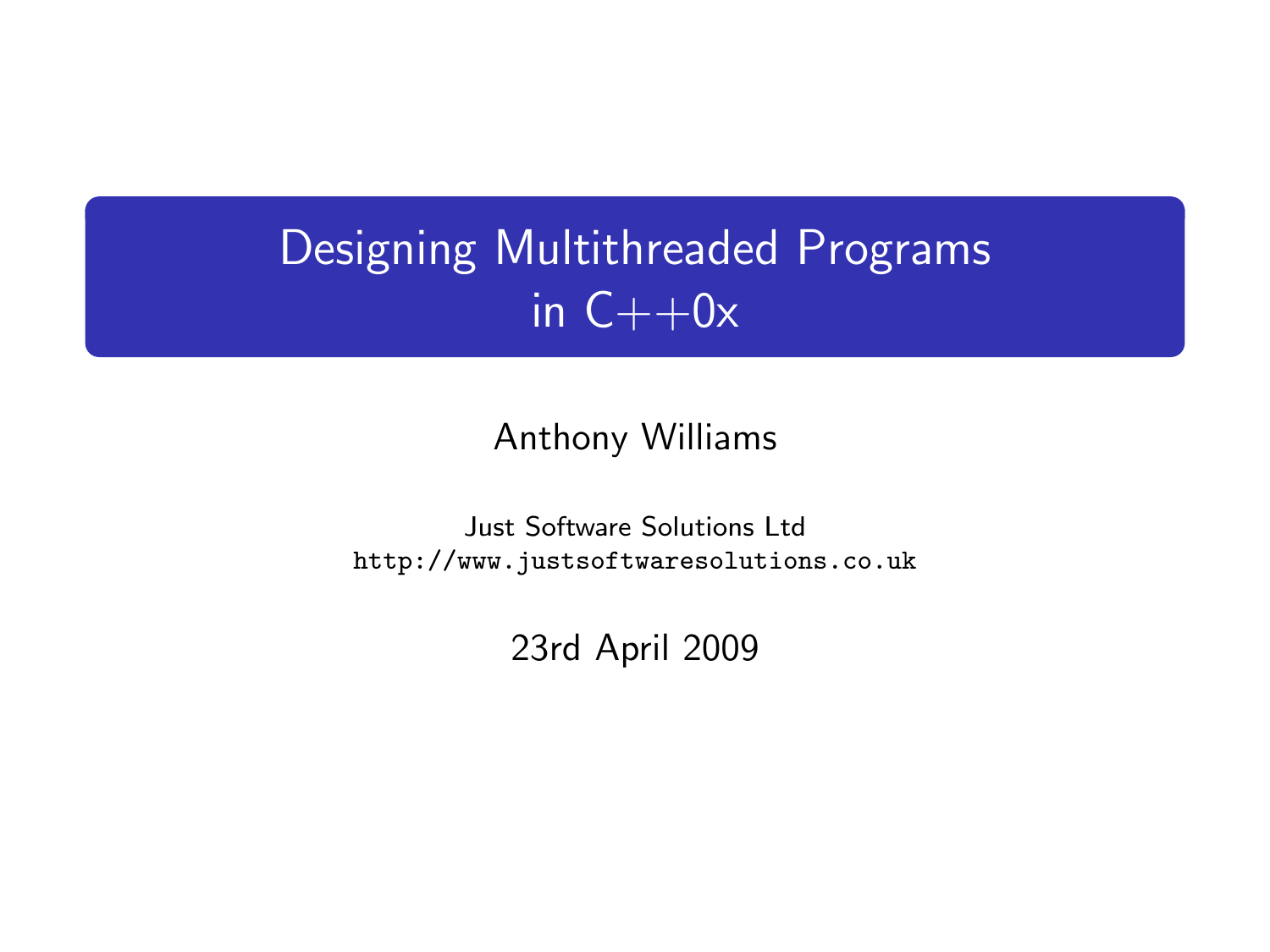# Designing Multithreaded Programs in  $C++0x$

- Why multithreading is hard
- Overview of the  $C++0x$  tools to help
- **•** Examples
- Testing and designing concurrent code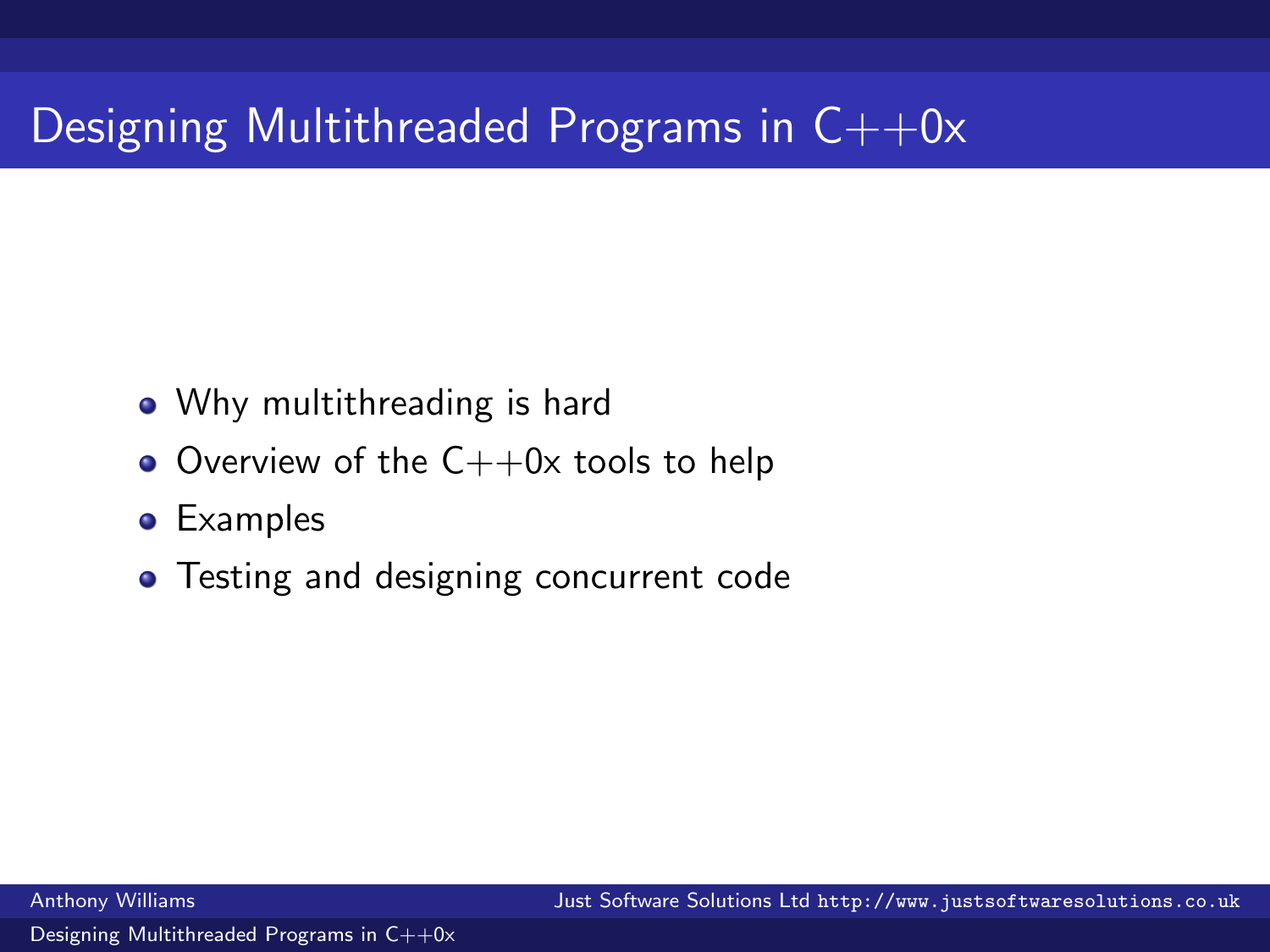- It's not the threads themselves, it's the **communication** that causes problems.
	- Mutable shared state introduces **implicit** communication.
- The number of possible states increases dramatically as the number of threads increases.
- There are several concurrency-specific types of bugs.
- The performance of different approaches can vary considerably, and performance consequences are not obvious.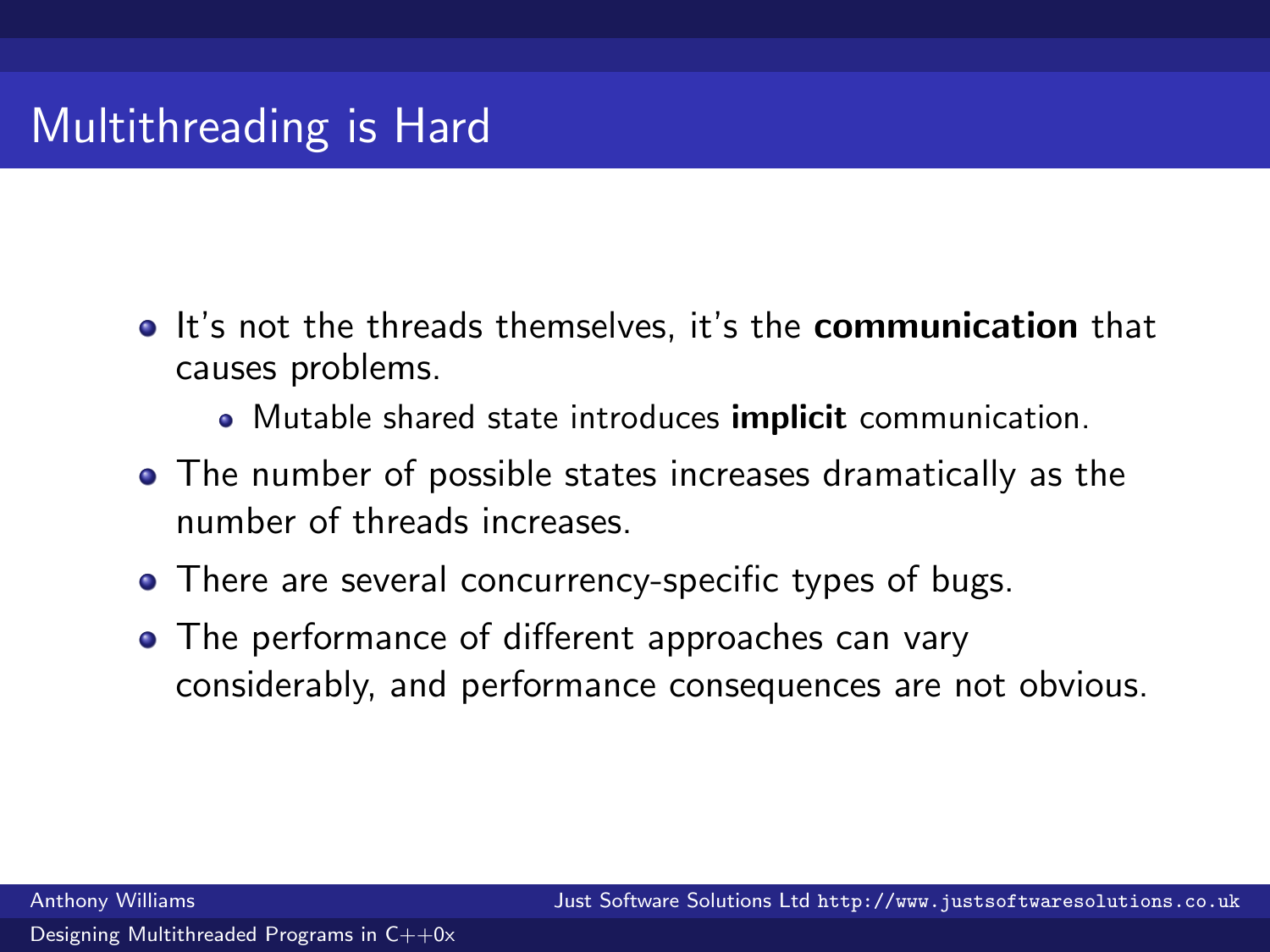The  $C++0x$  toolset is deliberately basic, but there's a couple of real gems. The standard provides:

- **Thread Launching**
- Mutexes for synchronization
- Condition variables for blocking waits
- **•** Atomic variables for low-level code
- Futures for high level concurrency design
- std::lock() for avoiding deadlock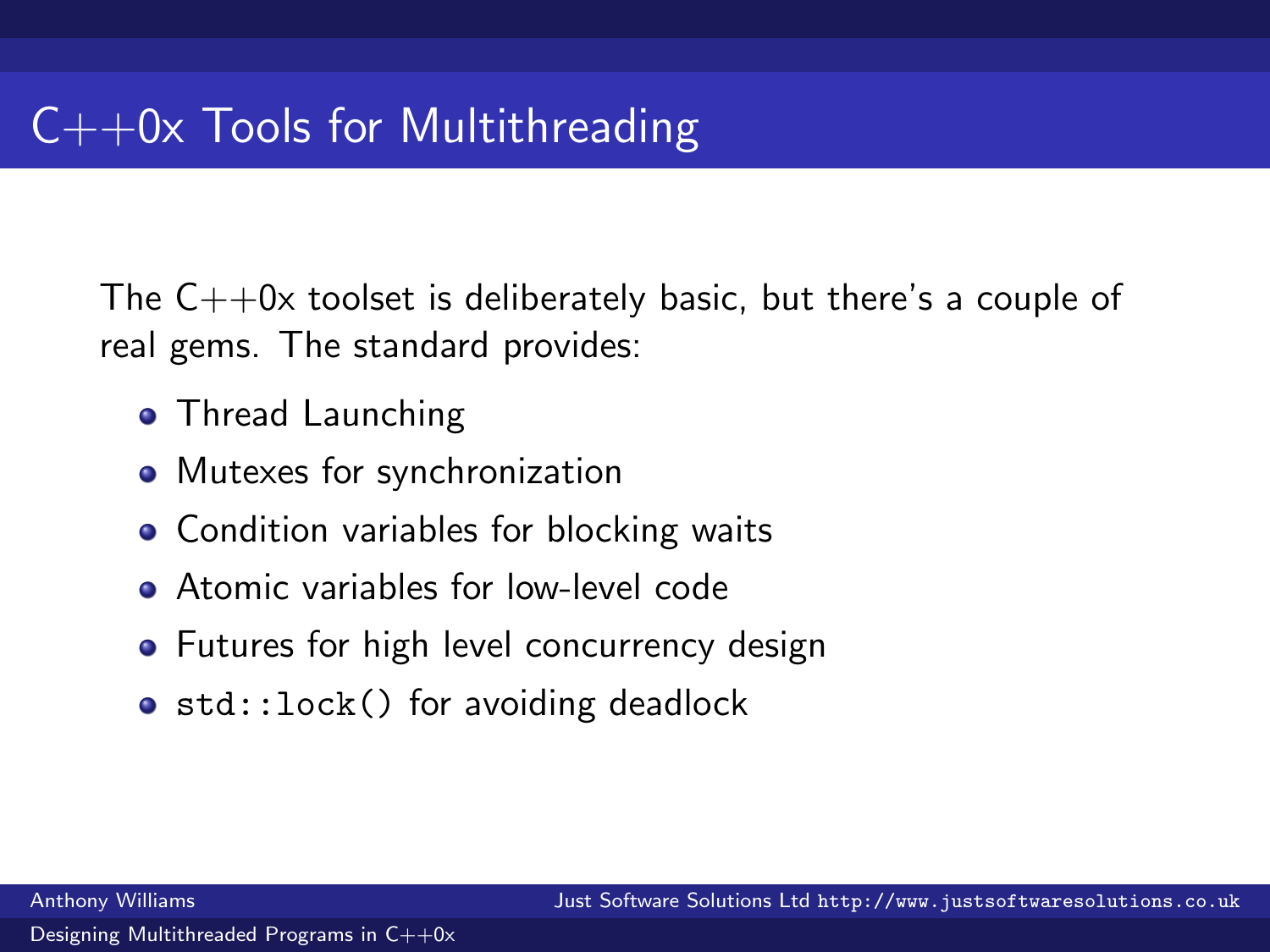#### Futures

- A future is a "token" for a value that will be available later
- **Focus on communication** between threads
- Synchronization details left to library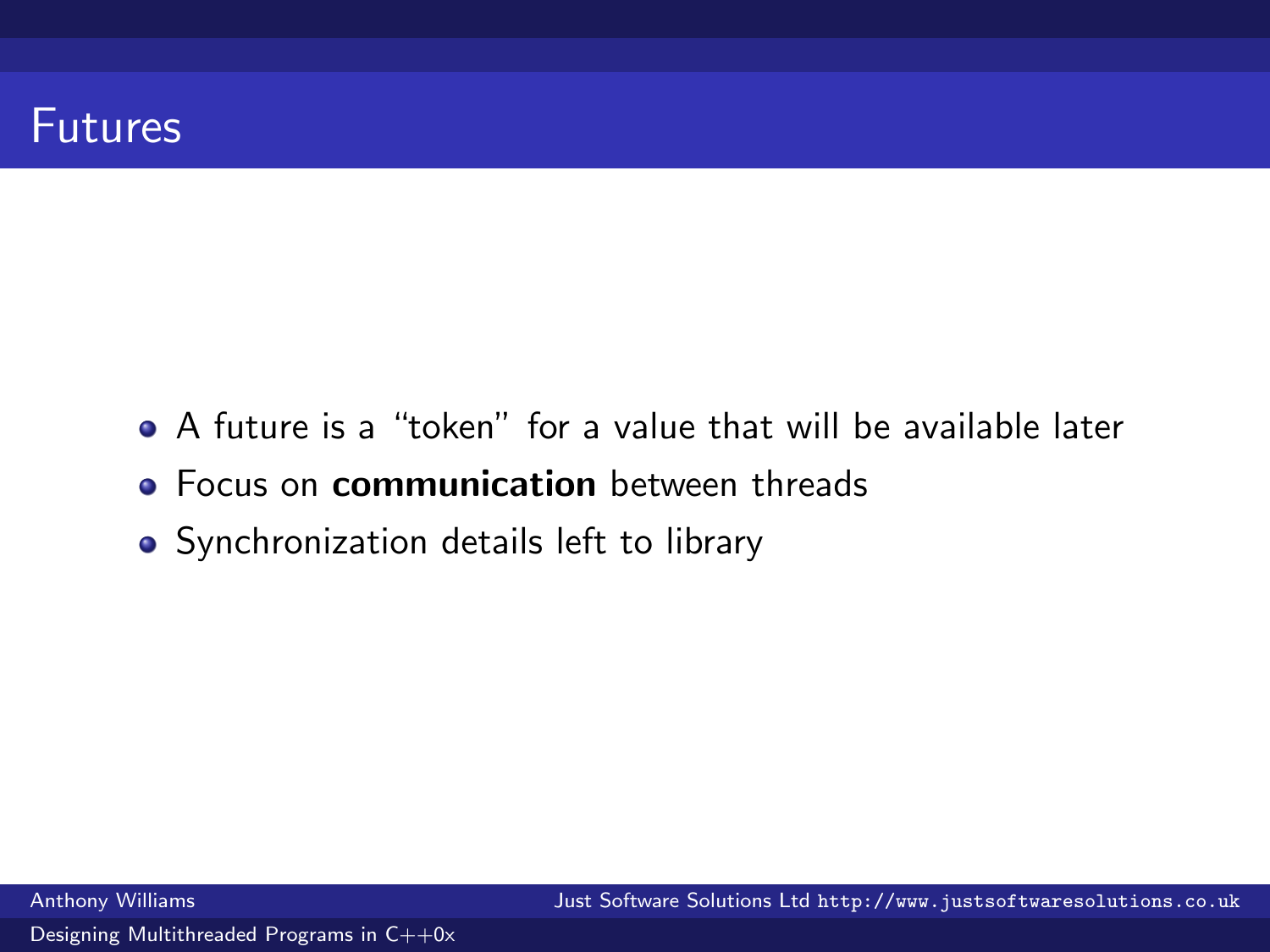# $C++0x$  Support for Futures

- o std::unique future and std::shared future akin to std::unique\_ptr and std::shared\_ptr
- $\bullet$  std::packaged\_task where the value is the result of a function call
- $\bullet$  std:: promise where the value is set explicitly
- $\bullet$  (Possibly) std::async() library manages thread for the function call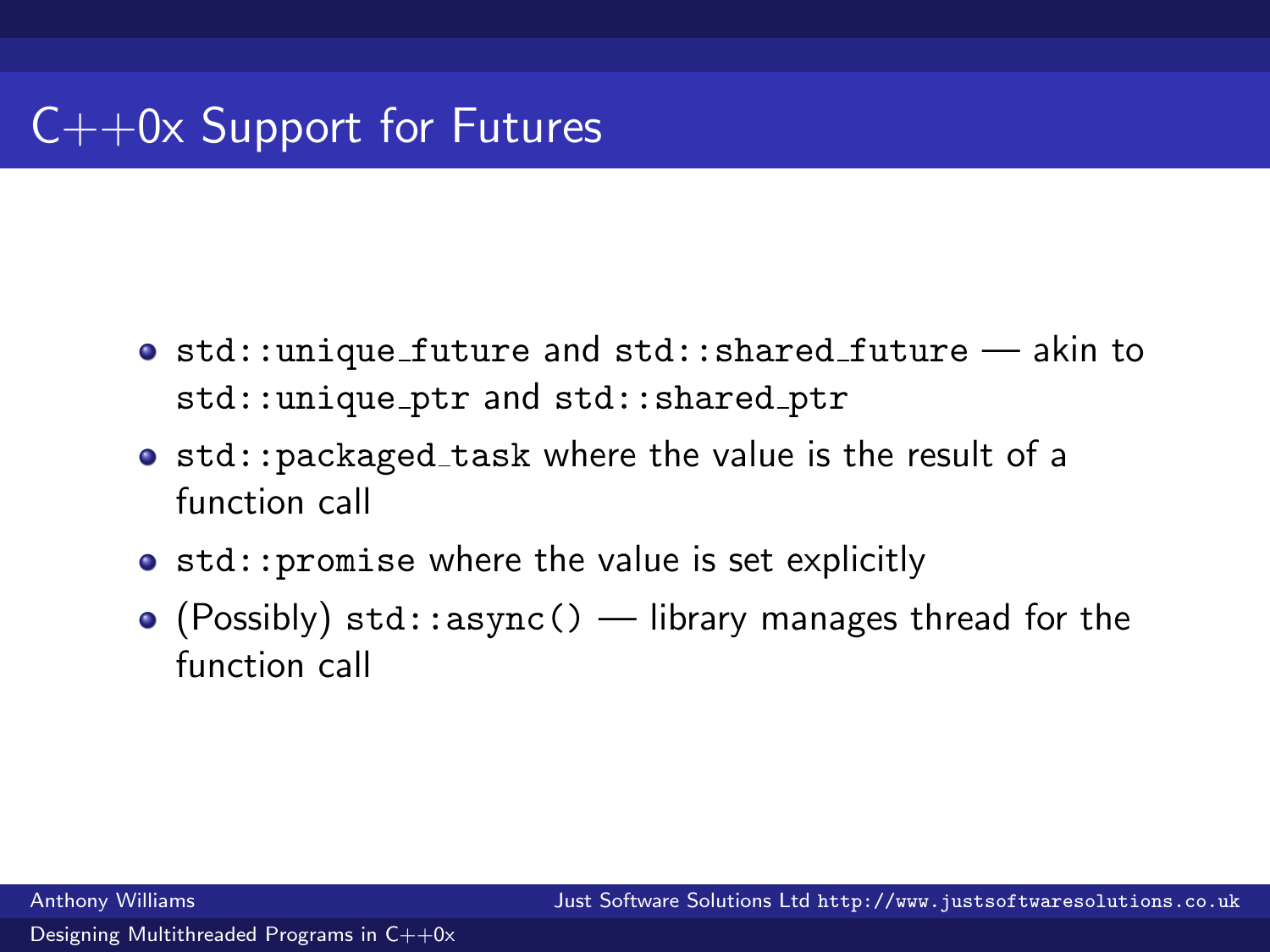### std::unique\_future / std::shared\_future

- get() blocks until result available and then
	- **B** Returns stored value or
	- Throws stored exception
- Use wait() to wait without retrieving the result
- Use is ready(), has value() and has exception() to query the state.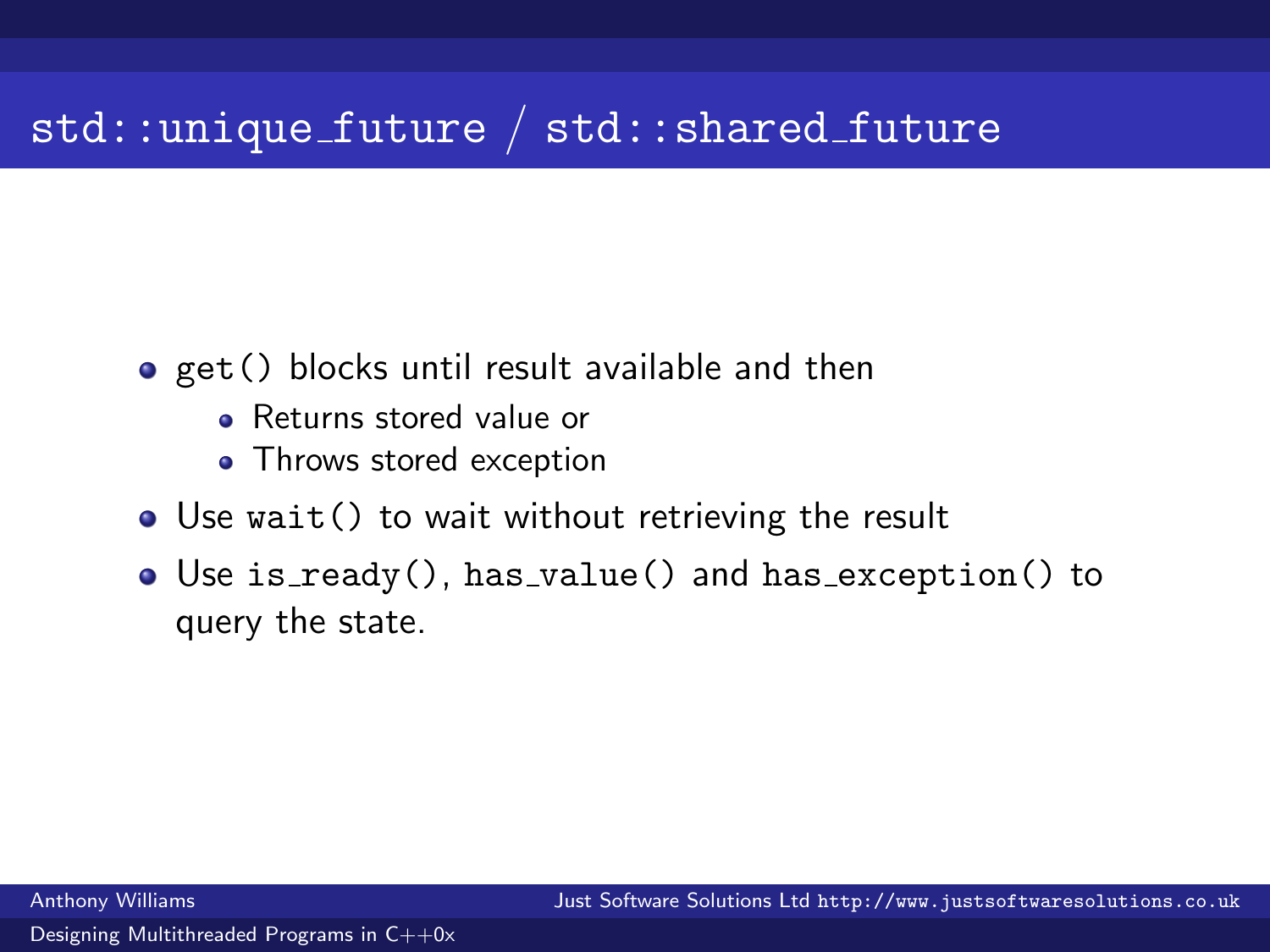

Run a function asynchronously and get a future for the return value:

int find\_the\_answer\_to\_LtUaE(); std::unique\_future<int> the\_answer= std::async(find\_the\_answer\_to\_LtUaE);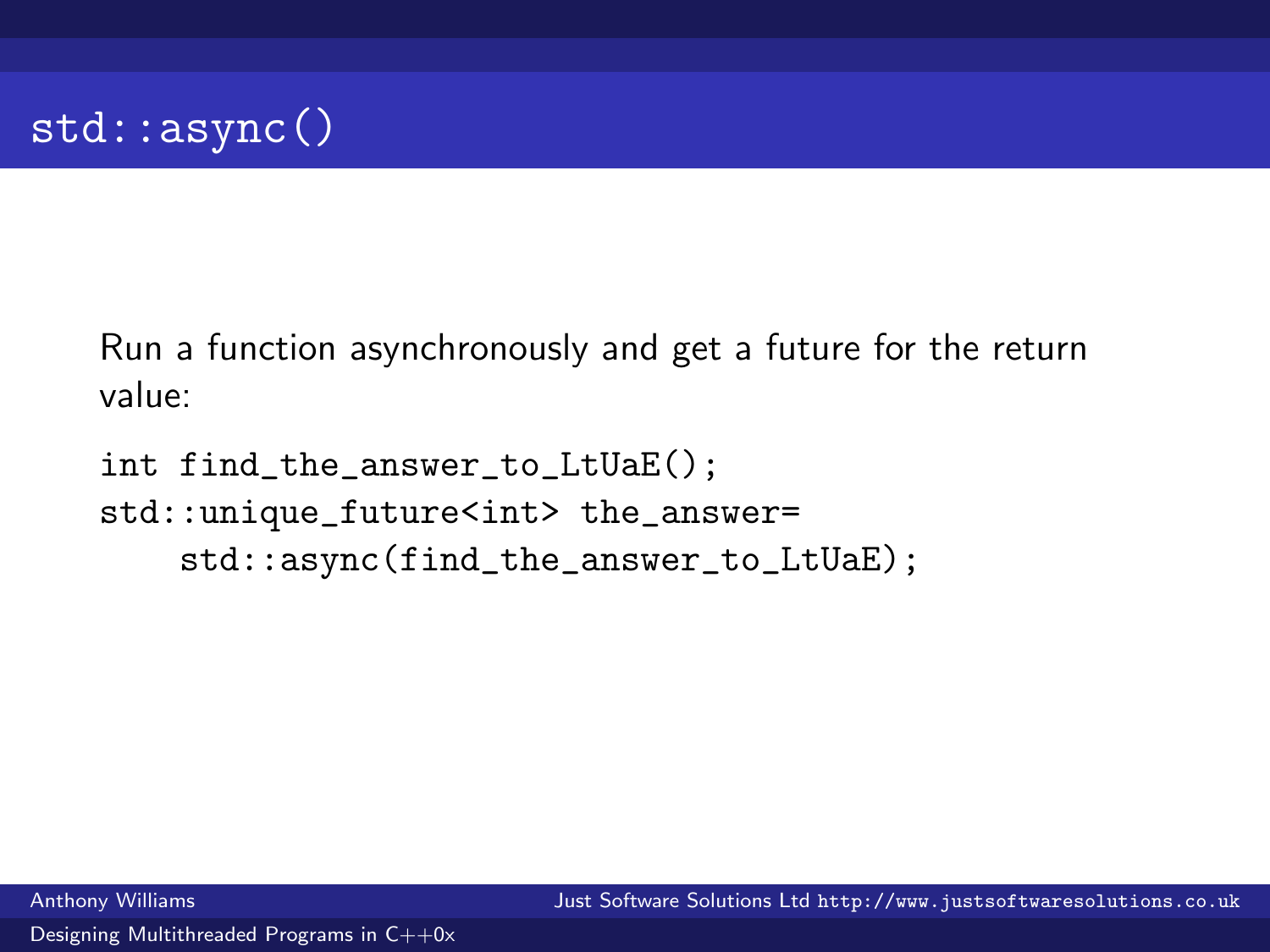

Run a function asynchronously and get a future for the return value:

int find\_the\_answer\_to\_LtUaE(); std::unique\_future<int> the\_answer= std::async(find\_the\_answer\_to\_LtUaE);

std::cout<<the\_answer.get()<<std::endl;

Anthony Williams Just Software Solutions Ltd <http://www.justsoftwaresolutions.co.uk>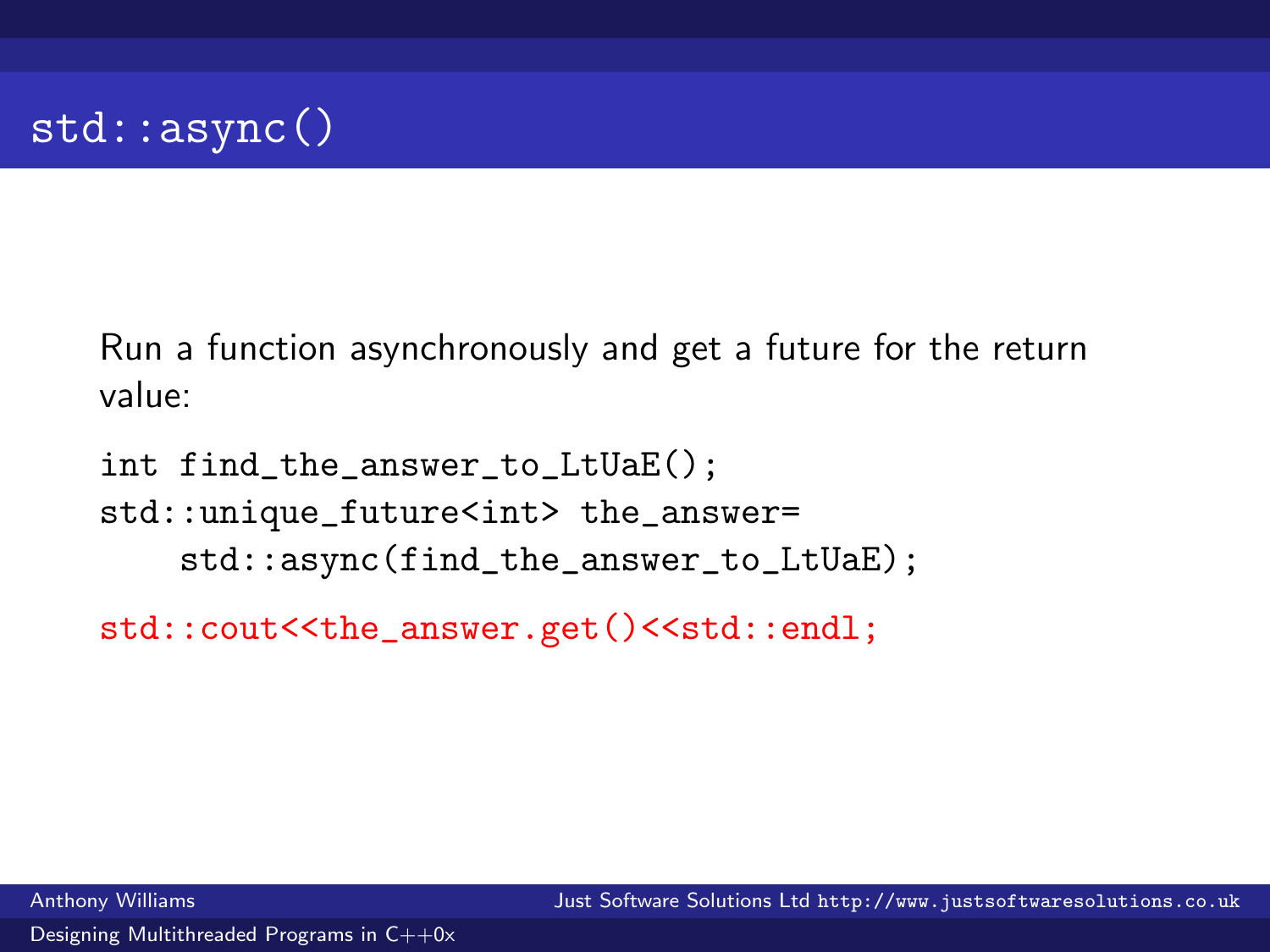#### Approximating std::async()

 $std::async()$  is not yet in the working paper, and **may not make it into**  $C++0x$ . You can write a version that always starts a new thread quite simply:

```
std::unique_future<typename std::result_of<Func()>::type>
async(Func f)
{
```

```
typedef typename std::result_of<Func()>::type
    result_type;
std::packaged_task<result_type()> task(f);
std::unique_future<result_type> uf(task.get_future());
std::thread t(std::move(task));
t.detach();
return uf;
```
}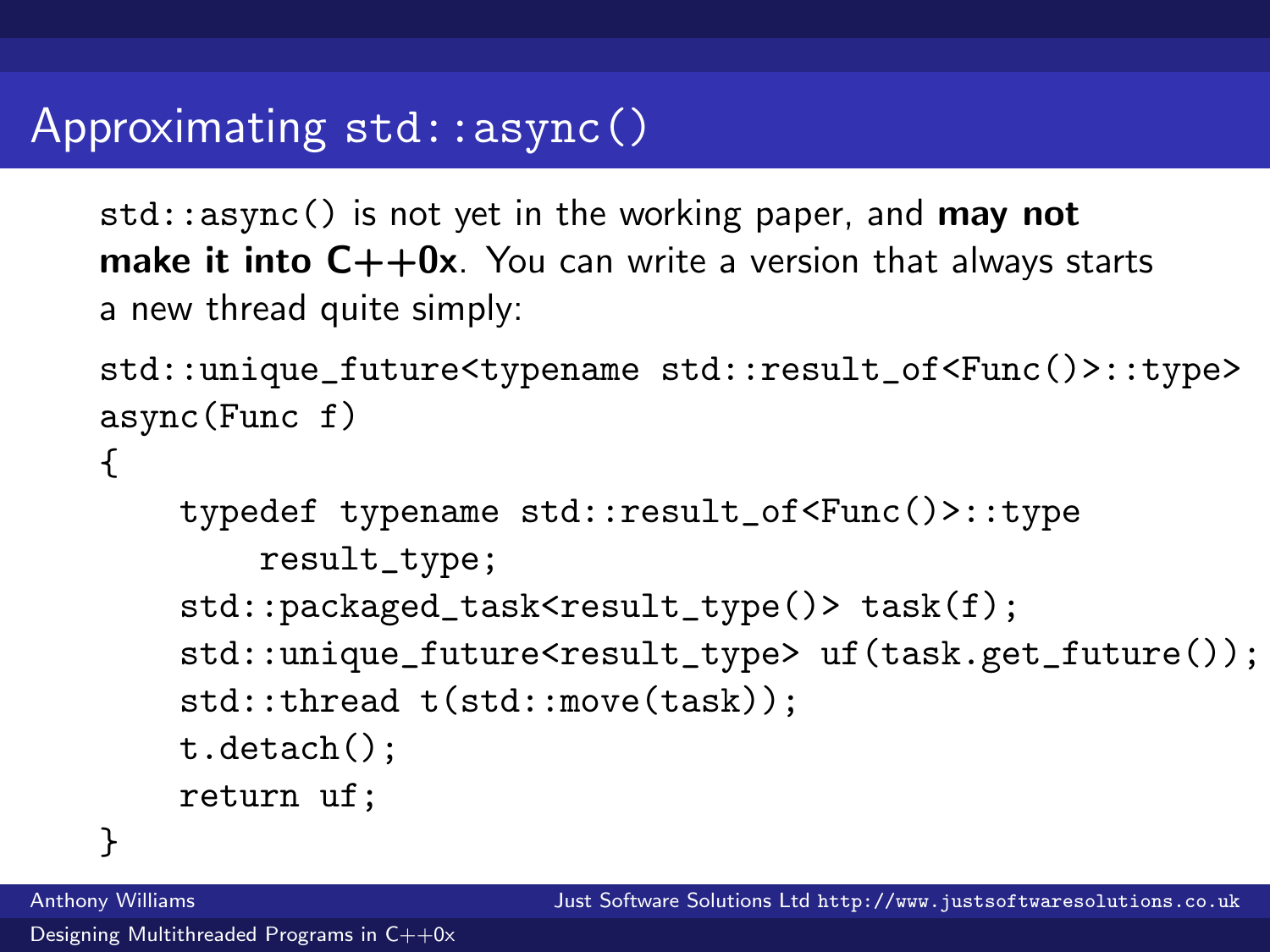### Numerical Integration



Anthony Williams Just Software Solutions Ltd <http://www.justsoftwaresolutions.co.uk>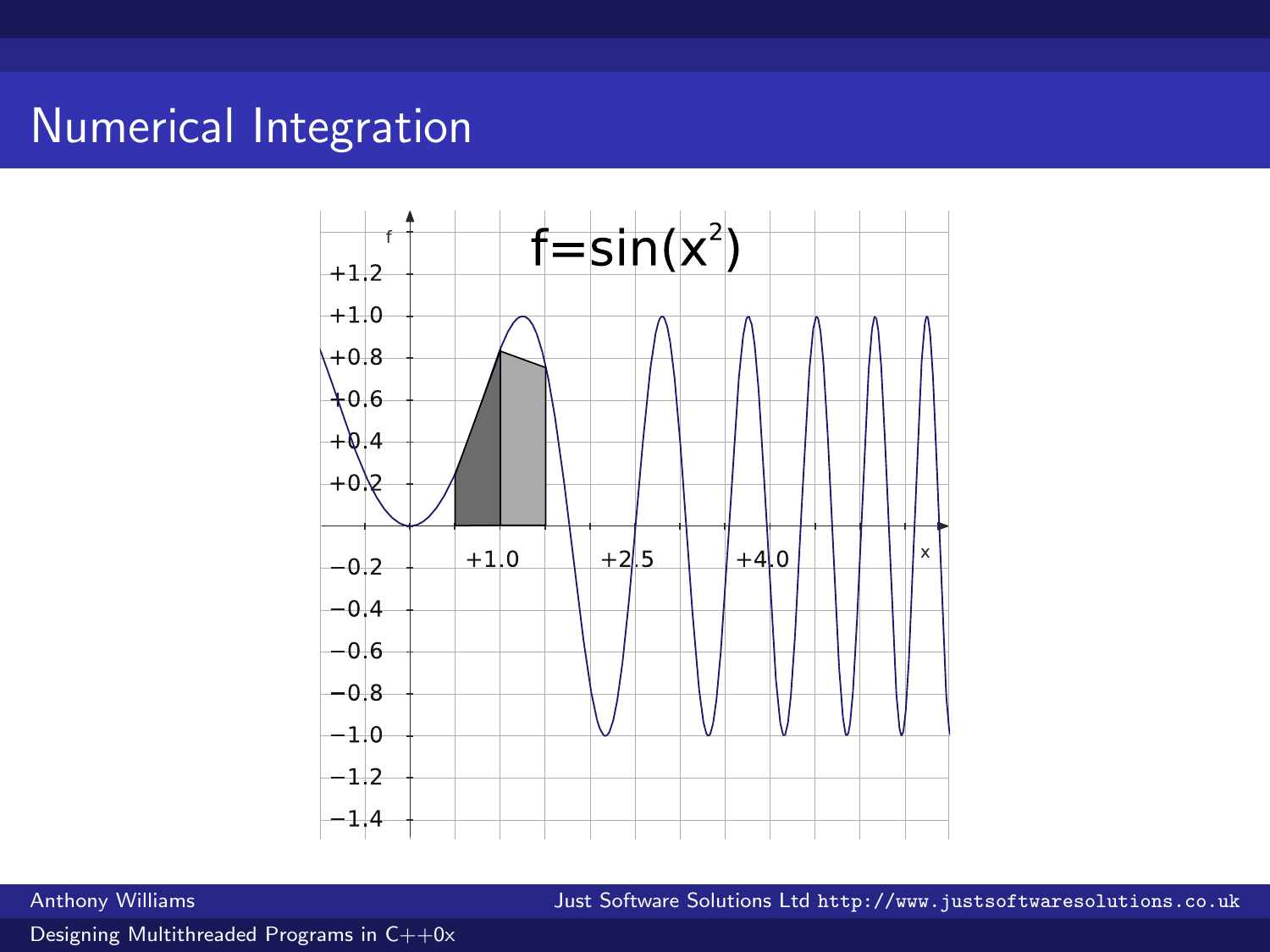#### Exception Safety with async()

```
int sum(int* start,int* end)
{
    return std::accumulate(start,end,0);
}
void foo()
{
    int x[]=\{.\cdot.\cdot\}:
    std::unique_future<int> res=
        async(std::bind(sum,
                          &x, x + size of(x) / size of(int)));
    throw some_exception();
} // async call still running?
```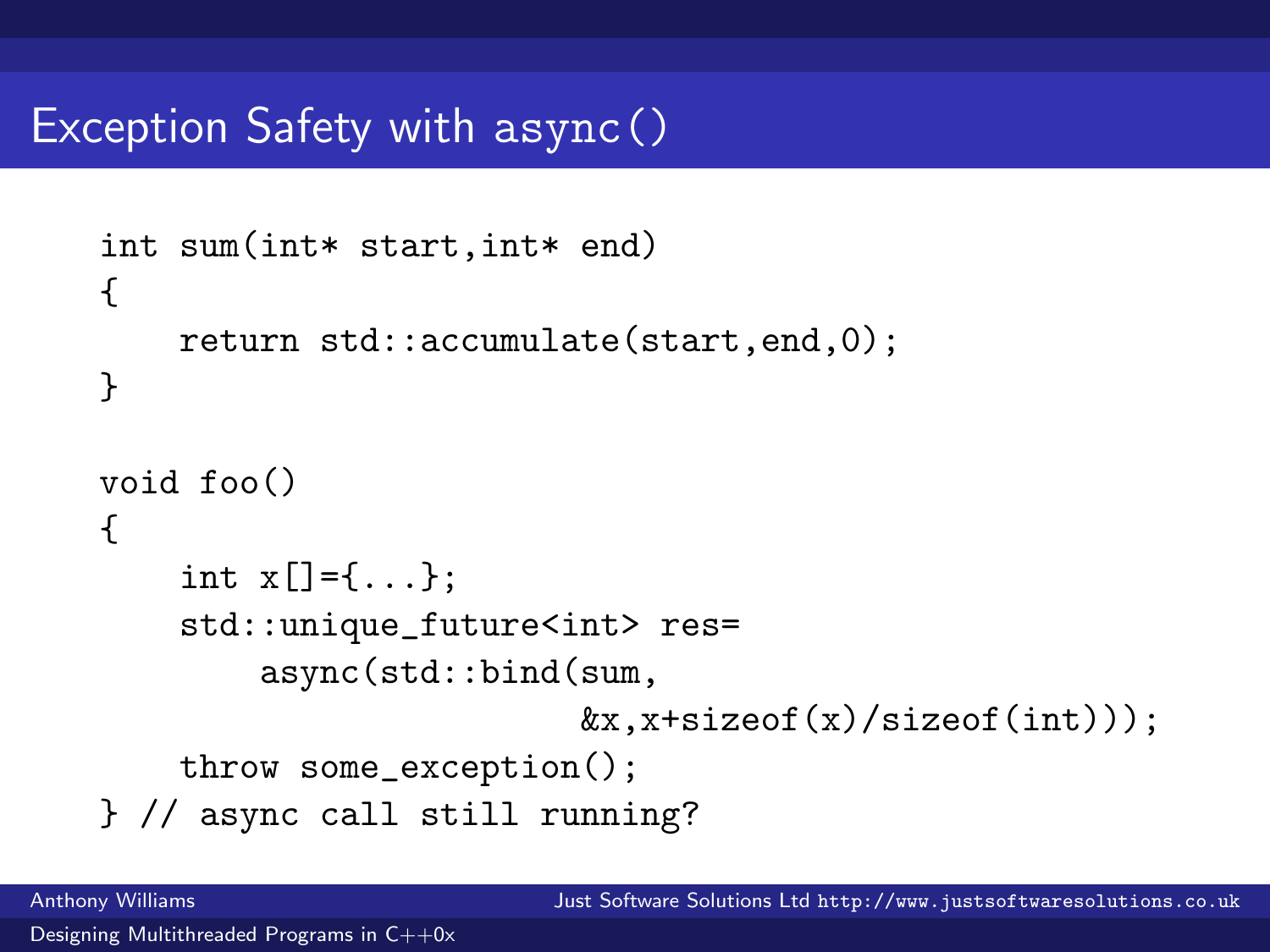# RAII to the rescue (1)

```
template<typename T>
class future_waiter
{
    std::unique_future<T>& future;
public:
    explicit future_waiter(std::unique_future<T>& f):
        future(f)
    {}
    ~future_waiter()
    {
        future.wait();
    }
};
```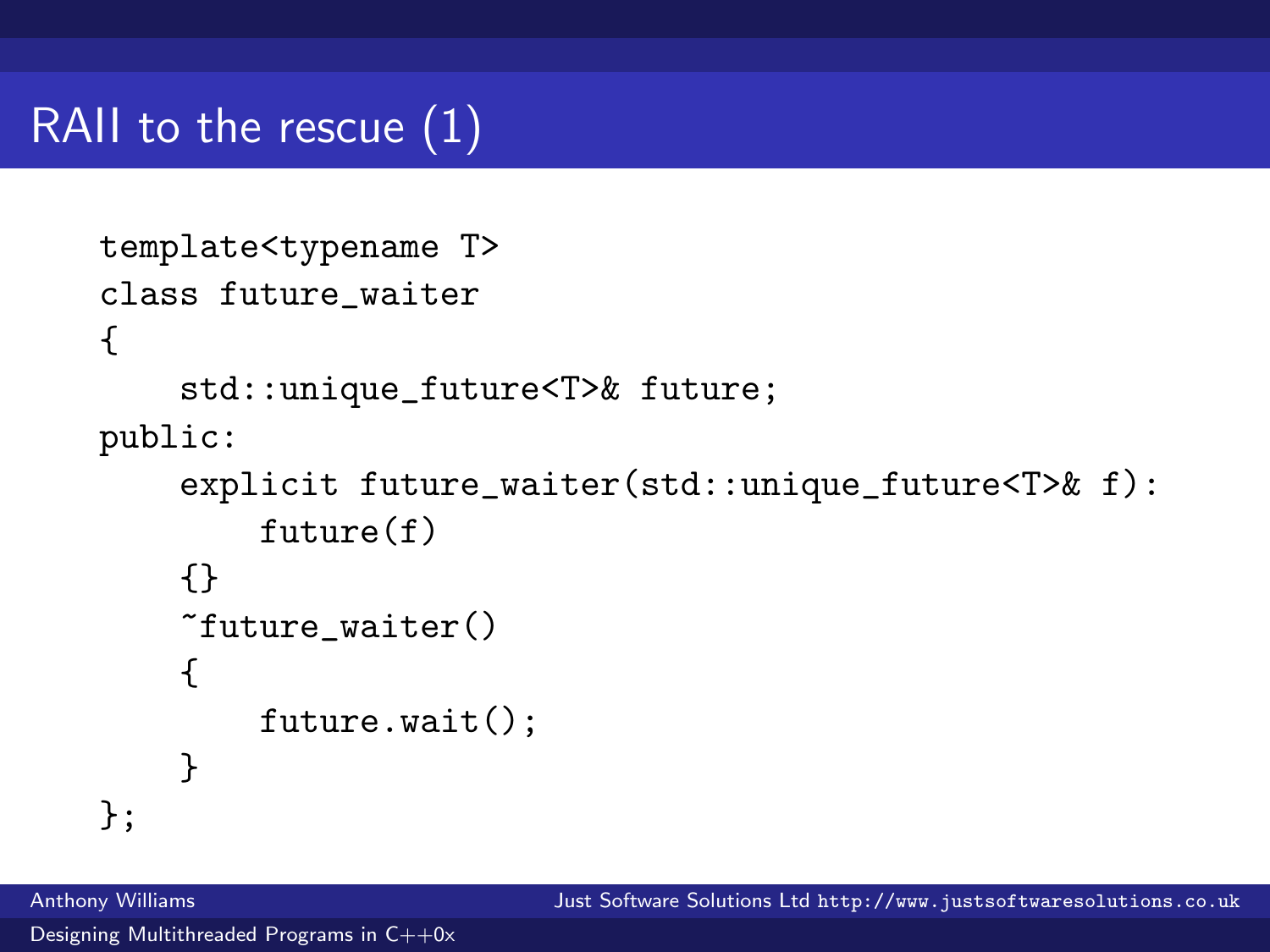

```
Our leaky code now becomes:
void foo()
{
    int x[] = \{ \ldots \};std::unique_future<int> res=
         async(std::bind(sum,
                           &x, x + size of(x) / size of(int));
    future_waiter w(res);
    throw some_exception();
}
```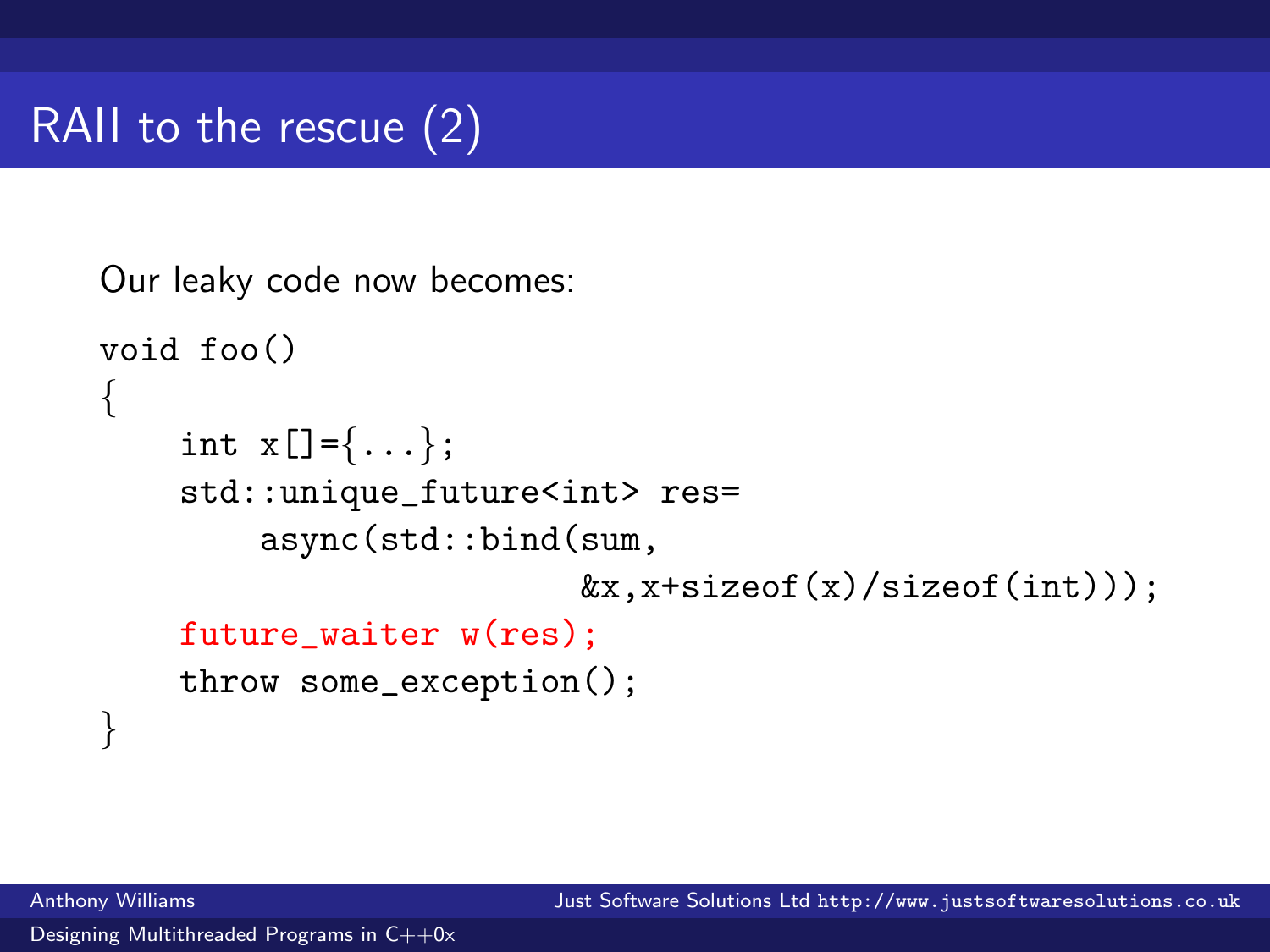Threads are managed manually with std::thread.

- Start a thread with the std::thread constructor
- Wait for a thread with t.join()
- Leave a thread to run in the background with t.detach()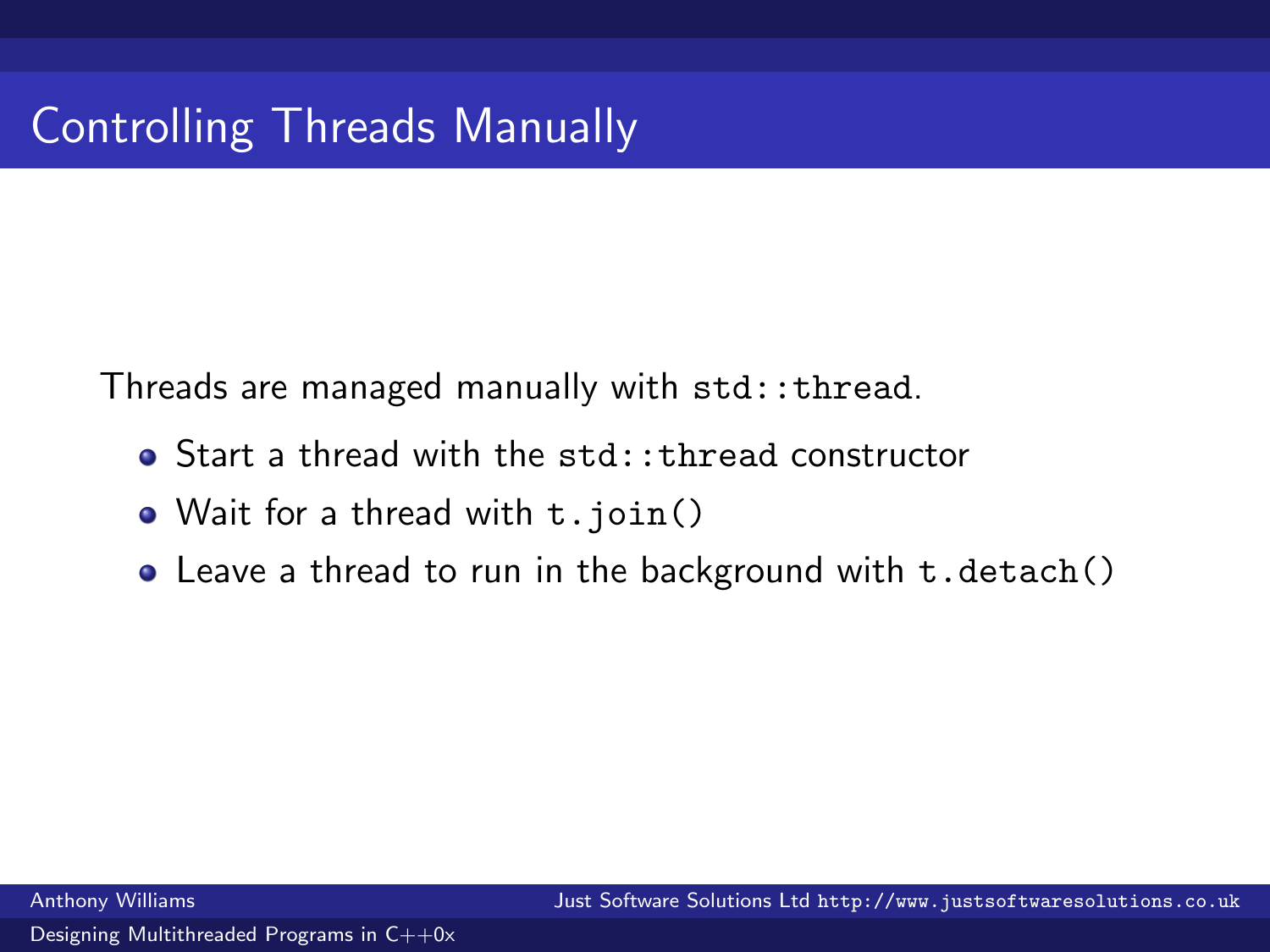```
If you don't call join() or detach() on a thread, the destructor
calls std::terminate().
```

```
void do_stuff()
{}
int main()
{
    std::thread t(do_stuff);
} // thread not joined or detached
  // => std::terminate() called.
```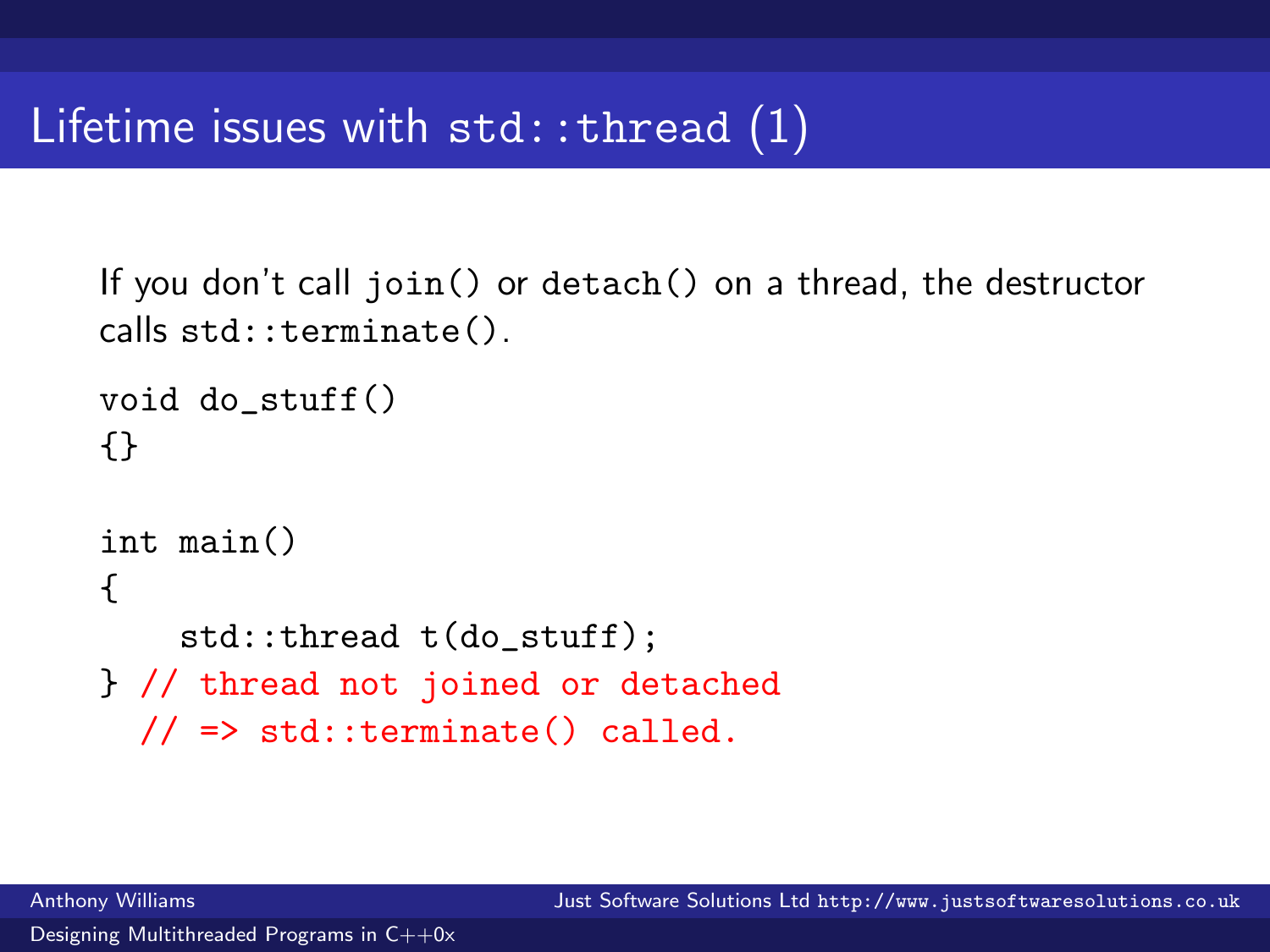#### Lifetime issues with  $std::thread(2)$

The call to std::terminate() from the destructor protects against lifetime-related race conditions:

```
void update_value(int* value)
{
    *value=42;
}
int main()
{
    int i;
    std::thread t(update_value,&i);
} // thread may still be running and accessing i
  \frac{1}{2} => std::terminate() called.
```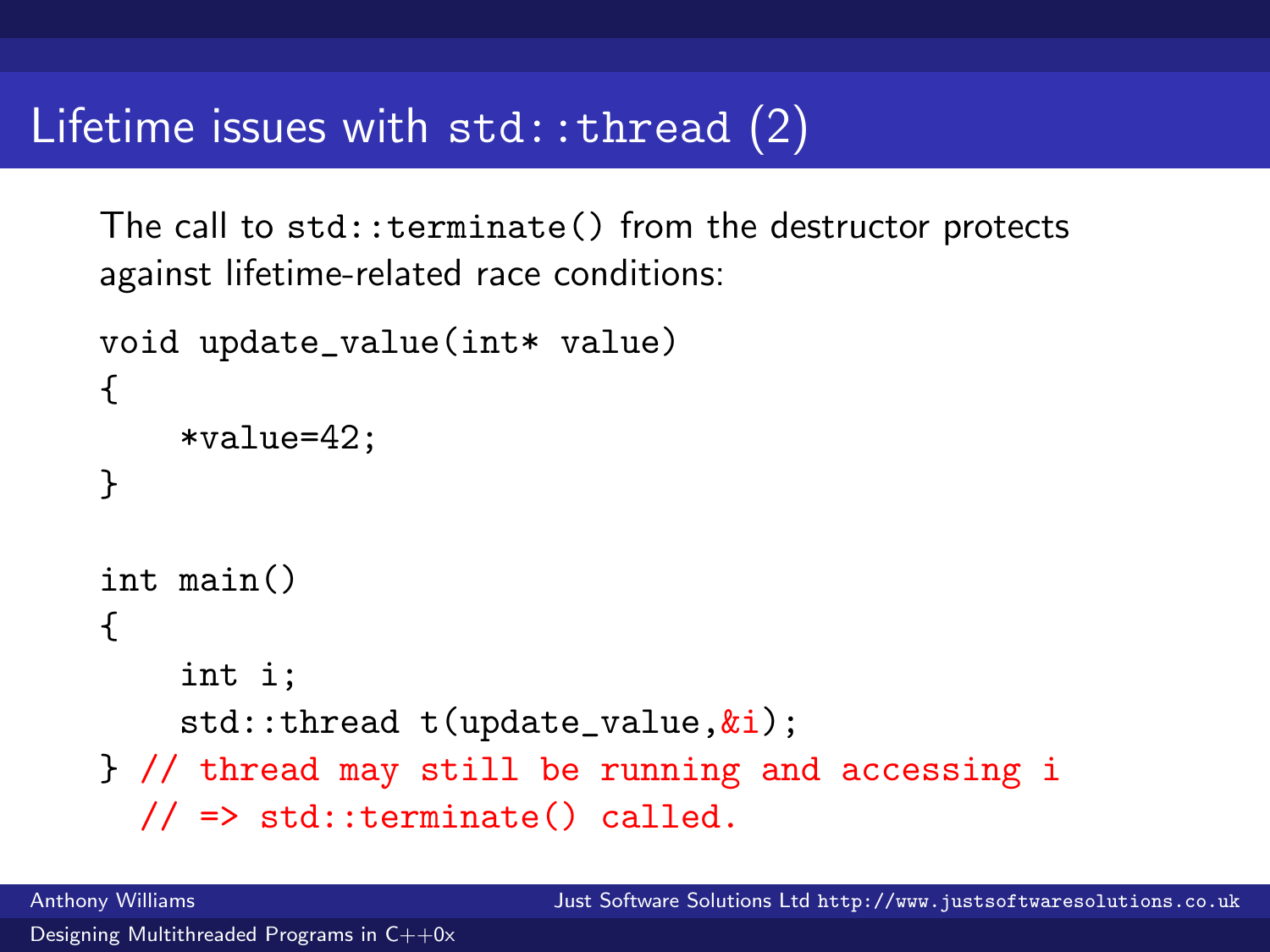Even if you join at the end of the scope, you've still got the potential for problems:

```
void foo()
{
    int i;
    std::thread t(update_value,&i);
    do_something(); // may throw
    t.join();
} // if exception thrown, join() call skipped
```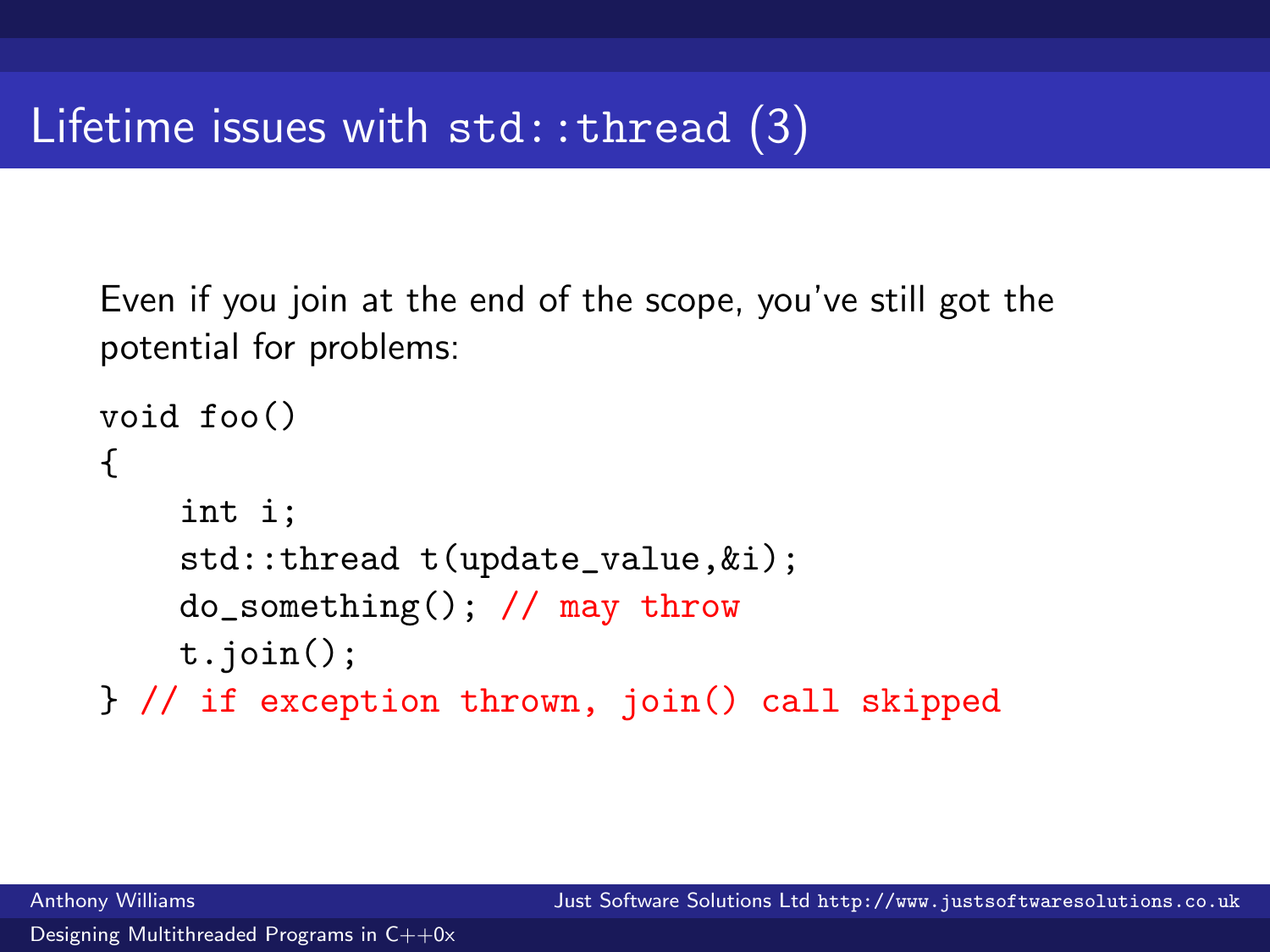#### Lifetime issues with std::thread (4)

```
Again, you can handle this with RAII:
class thread_guard
{
    std::thread& t;
public:
    explicit thread_guard(std::thread& t_):
        t(t){}
    ~thread_guard()
    {
        if(t.joinable())
             t.join();
    }
```
};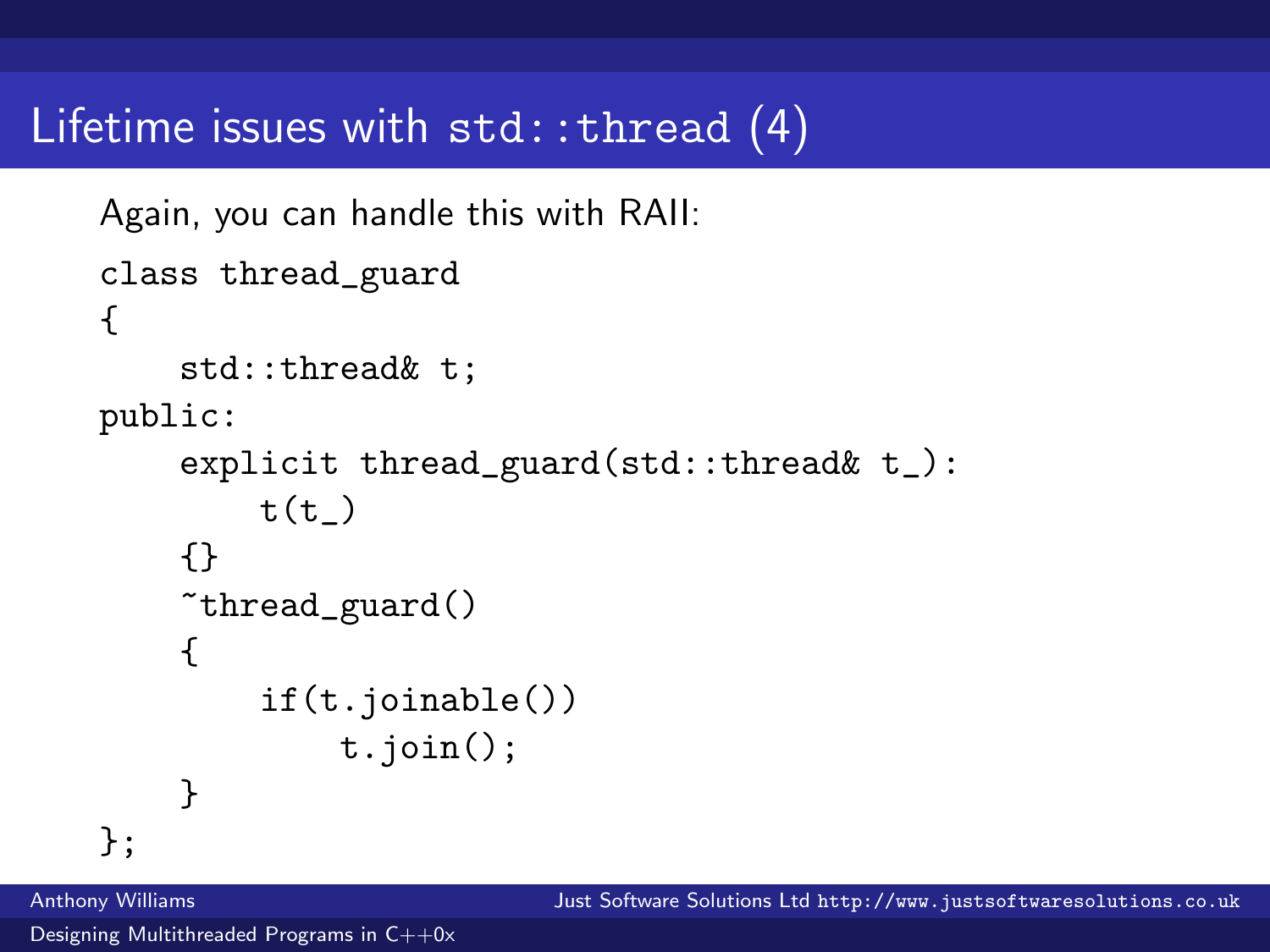Our troublesome code now looks like this:

```
void foo()
{
    int i;
    std::thread t(update_value,&i);
    thread_guard guard(t);
    do_something(); // may throw
} // if exception thrown, join() still called
```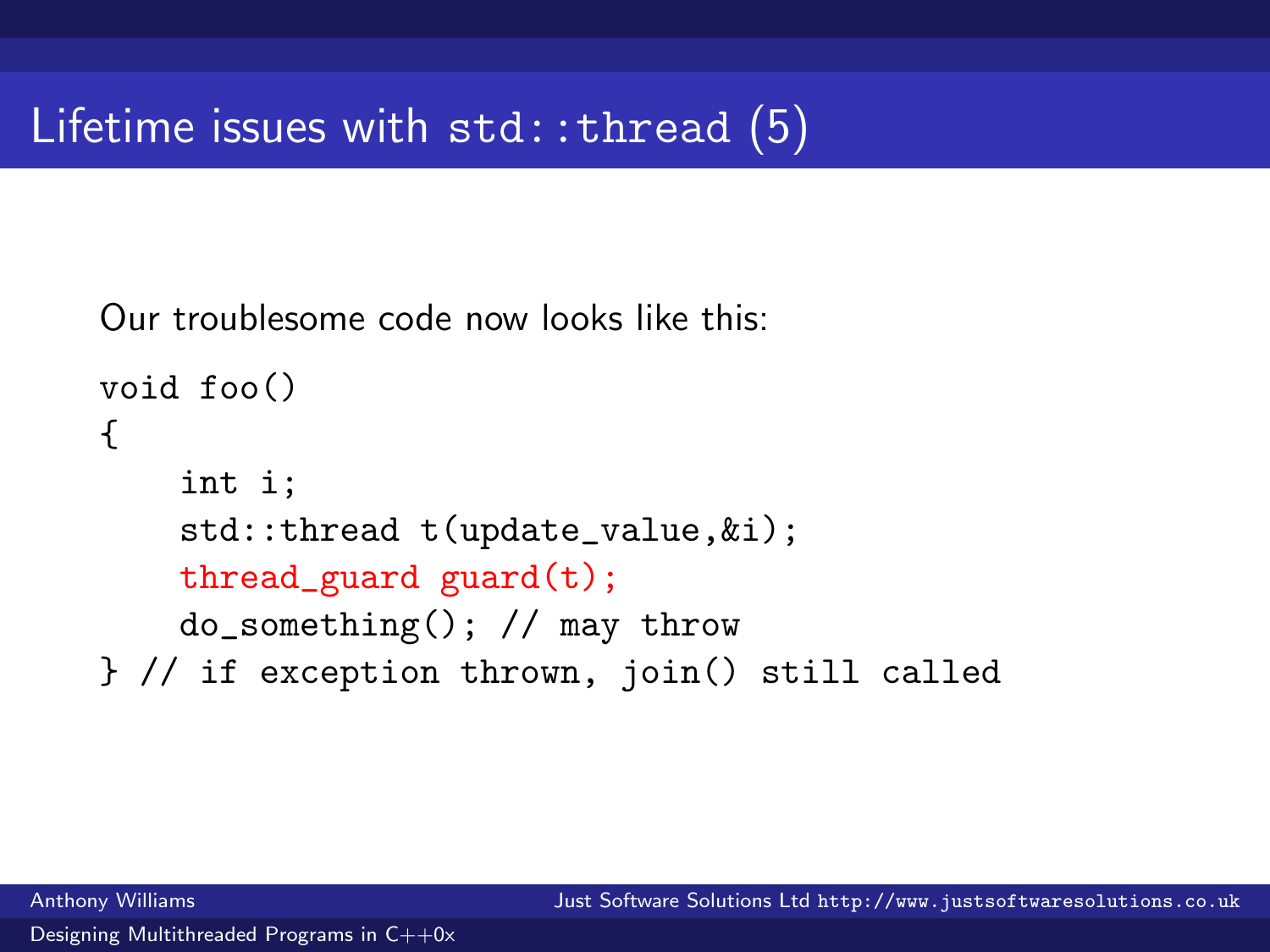# Key points

- You must explicitly join or detach every thread in all code paths.
- You must ensure that a thread or asynchronous task is finished before the data it accesses is destroyed.
- RAII can help with both of these.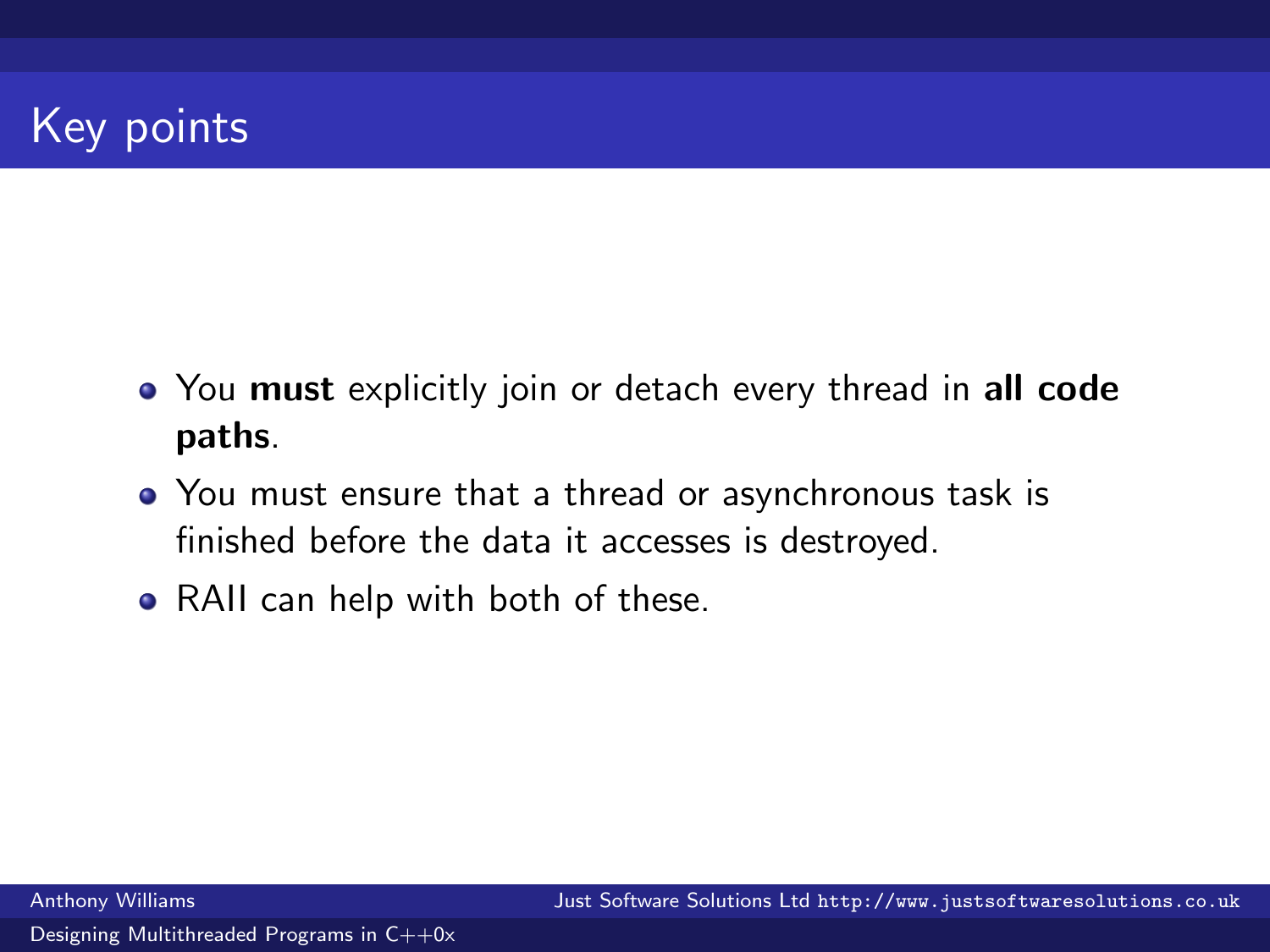Futures are for single data items. What about a series of items?



Anthony Williams Just Software Solutions Ltd <http://www.justsoftwaresolutions.co.uk>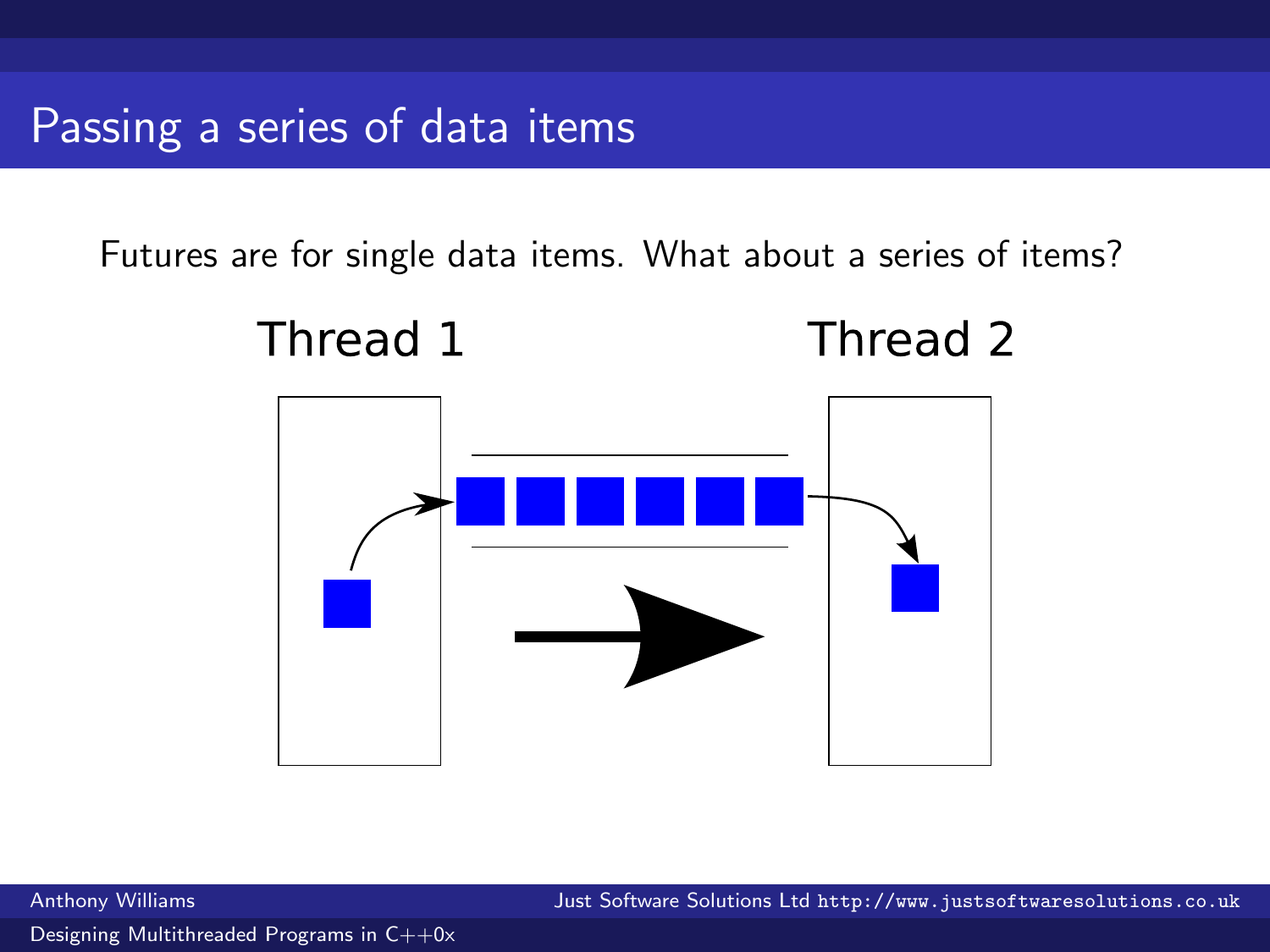To pass a series of items in order we need a queue — add items on one end take them off the other.

std::queue would do the job, but it's not thread-safe.

The simplest solution is therefore to use a  $std:$ :queue protected by a mutex.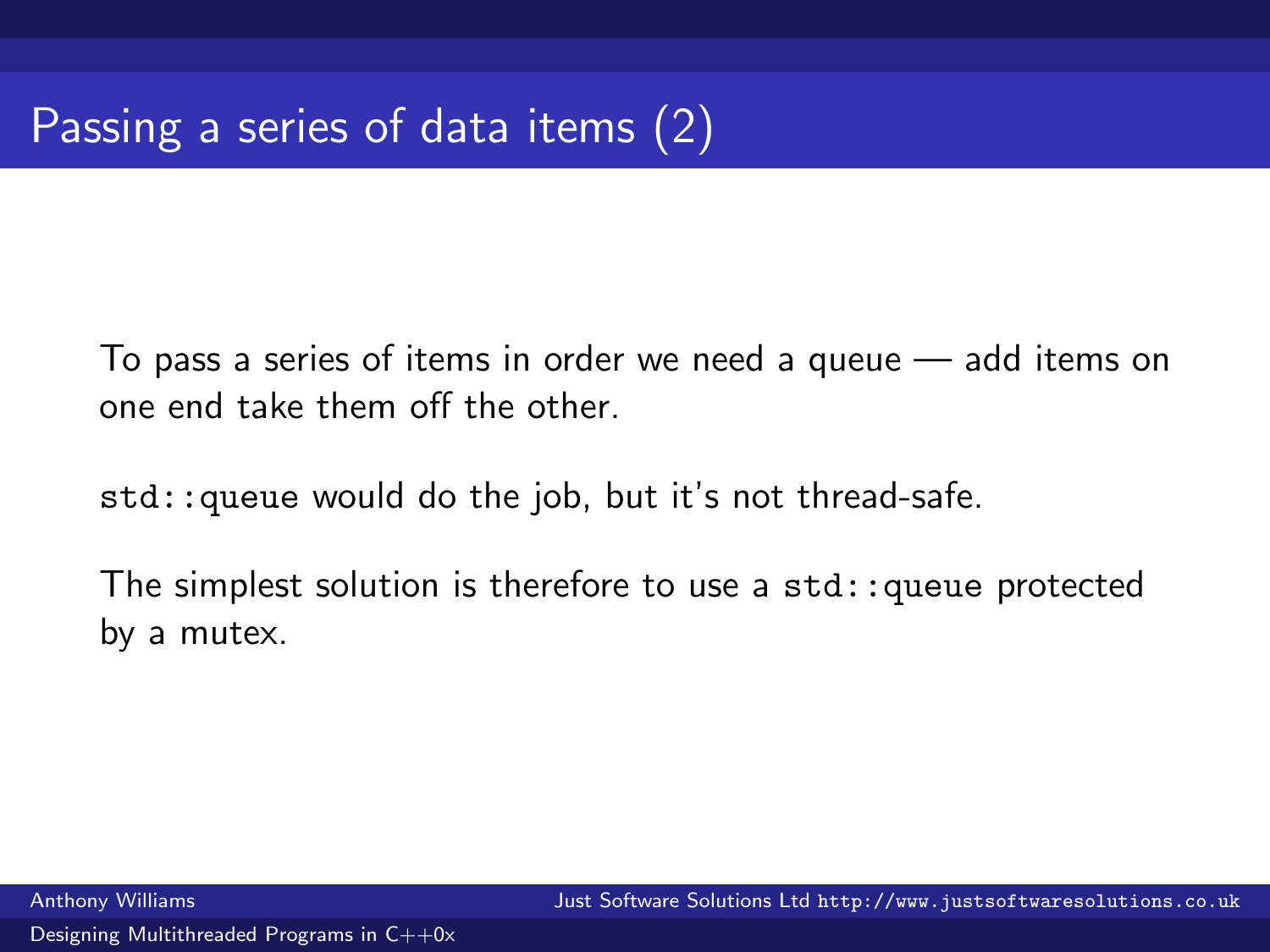### Building a concurrent queue

```
template<typename Data>
class concurrent_queue
{
    std::mutex the_mutex;
    std::queue<Data> the_queue;
public:
    void push(Data const& data)
    {
        std::lock_guard<std::mutex> lk(the_mutex);
        the_queue.push(data);
    }
    // other member functions
};
```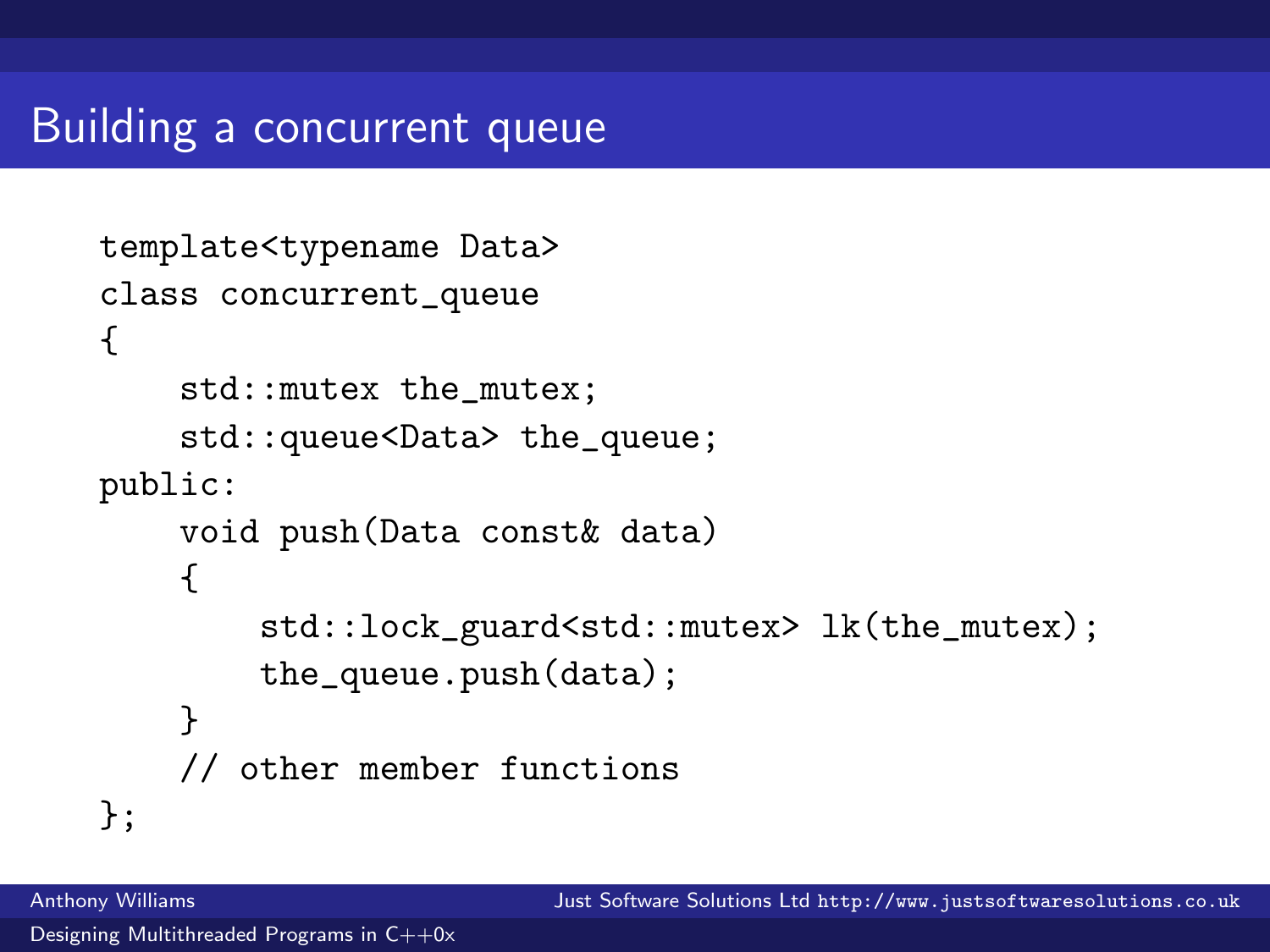A mutex doesn't save us from bad interface design. std::queue's interface is not designed for concurrency.

| Thread A                | Thread B                        |
|-------------------------|---------------------------------|
| $if(q.empty())$ return; |                                 |
|                         | $if(q.\mathsf{empty}))$ return; |
| Data local=q.front();   |                                 |
|                         | Data local=q.front();           |
| $q.pop()$ ;             |                                 |
|                         | $q.pop()$ ;                     |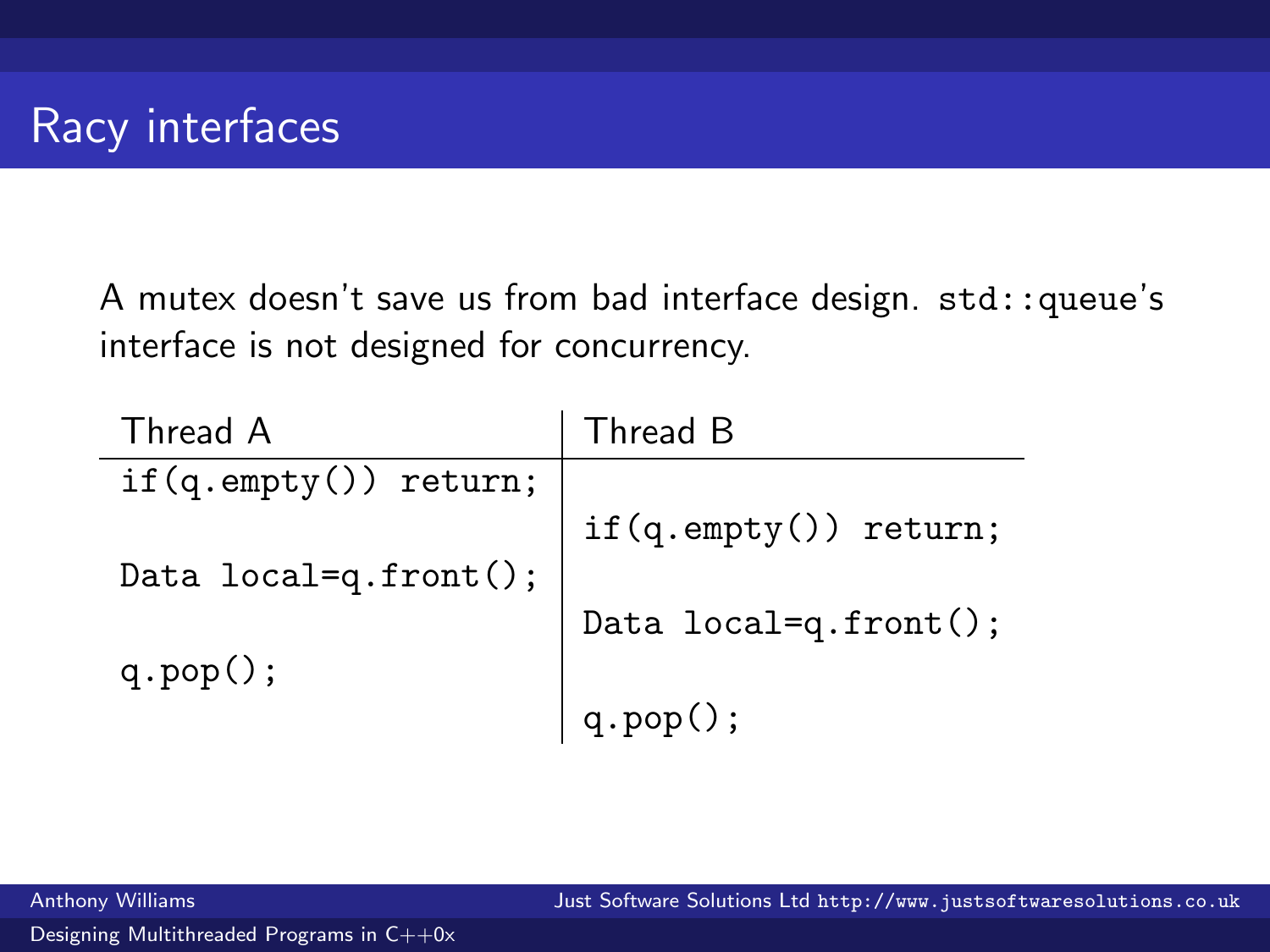We need to group the calls to  $empty()$ , front() and pop() under the same mutex lock to avoid races:

```
bool concurrent_queue::try_pop(Data& data)
\left\{ \right.std::lock_guard<std::mutex> lk(the_mutex);
    if(the_queue.empty()) return false;
    data=the_queue.front();
    the_queue.pop();
    return true;
}
```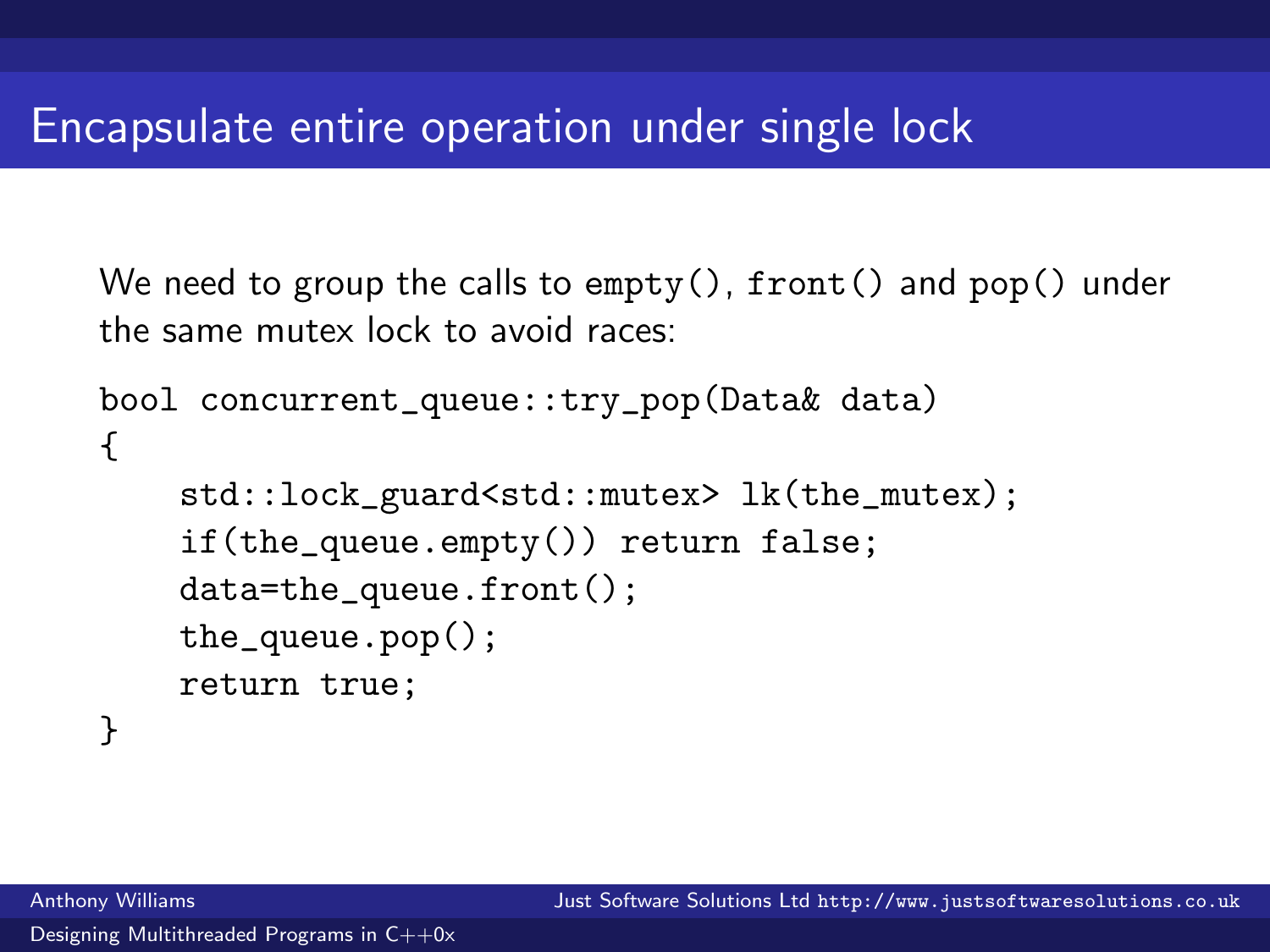```
If all we've got is try\_pop(), the only way to wait is to poll:
concurrent_queue<my_class> q;
my_class d;
while(!q.try_pop(d))
    std::this_thread::yield(); // or sleep
do_stuff(d);
```
This is not ideal.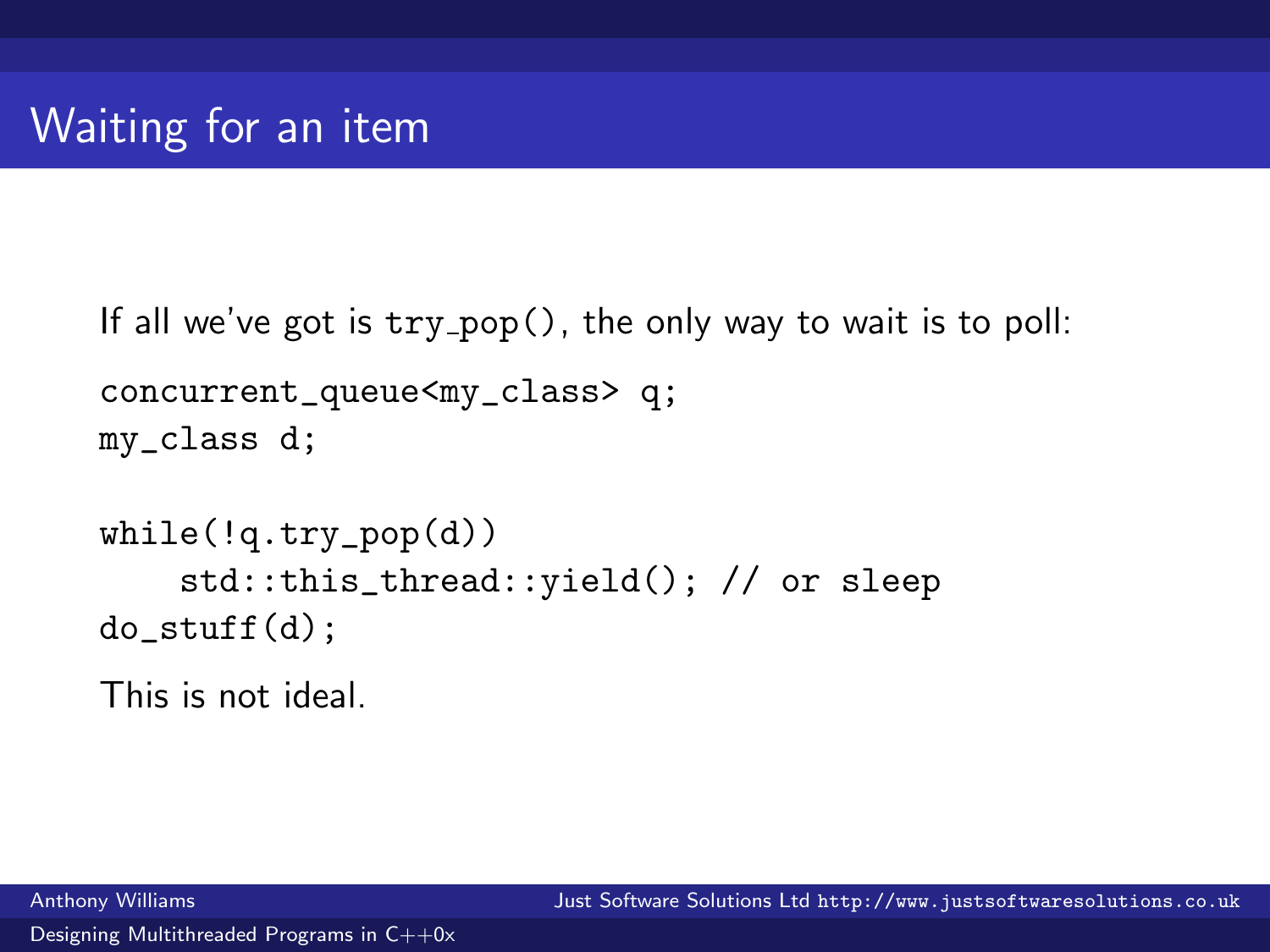```
We want to wait for a particular condition to be true (there is an
item in the queue).
This is a job for std::condition variable:
void concurrent_queue::wait_and_pop(Data& data)
{
    std::unique_lock<std::mutex> lk(the_mutex);
    the_cv.wait(lk,
                  [&the_queue]()
                  \{return \; !the_queue . empty(); \};
    data=the_queue.front();
    the_queue.pop();
}
```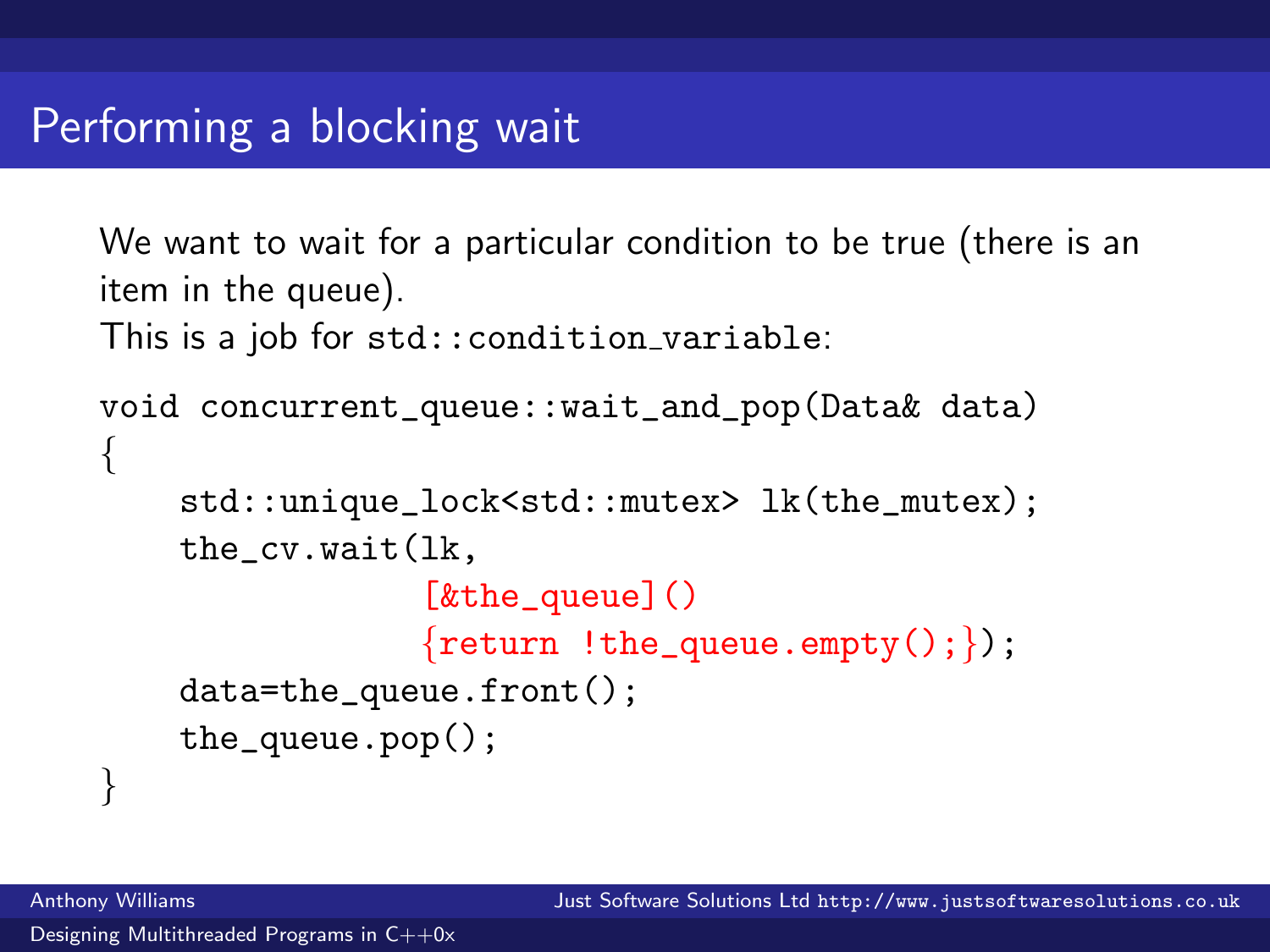To signal a waiting thread, we need to notify the condition variable when we push an item on the queue:

```
void concurrent_queue::push(Data const& data)
{
    {
        std::lock_guard<std::mutex> lk(the_mutex);
        the_queue.push(data);
    }
    the_cv.notify_one();
}
```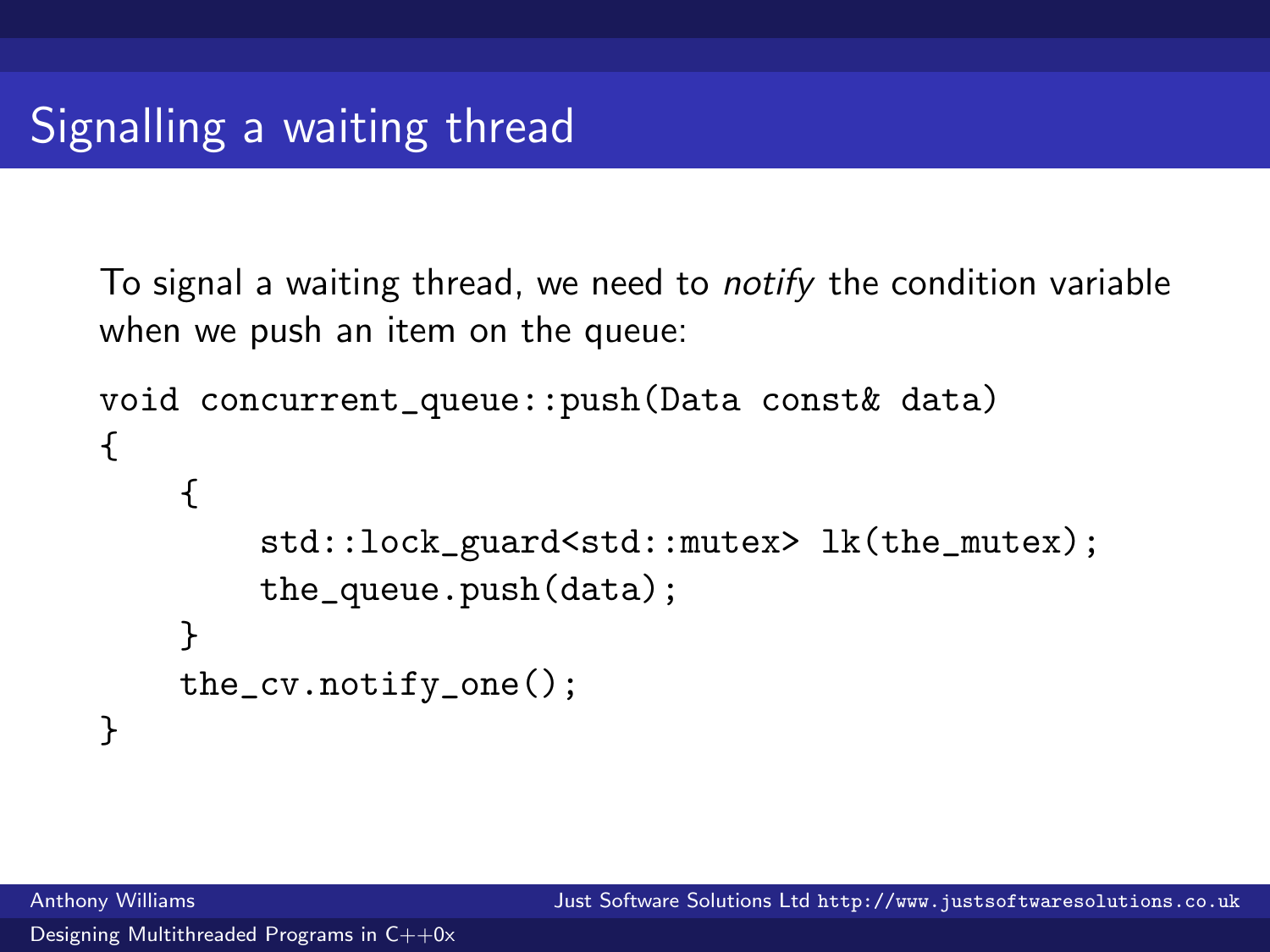# Contention

- We only have one mutex protecting the data, so only one push() or one pop() can actually do any work at any one time.
- This can actually have a negative impact on performance when using multiple threads if the contention is too high.
- Can address this with multiple mutexes or a lock-free queue, but the complexity is much higher.
- **•** Lowering contention is usually a better option.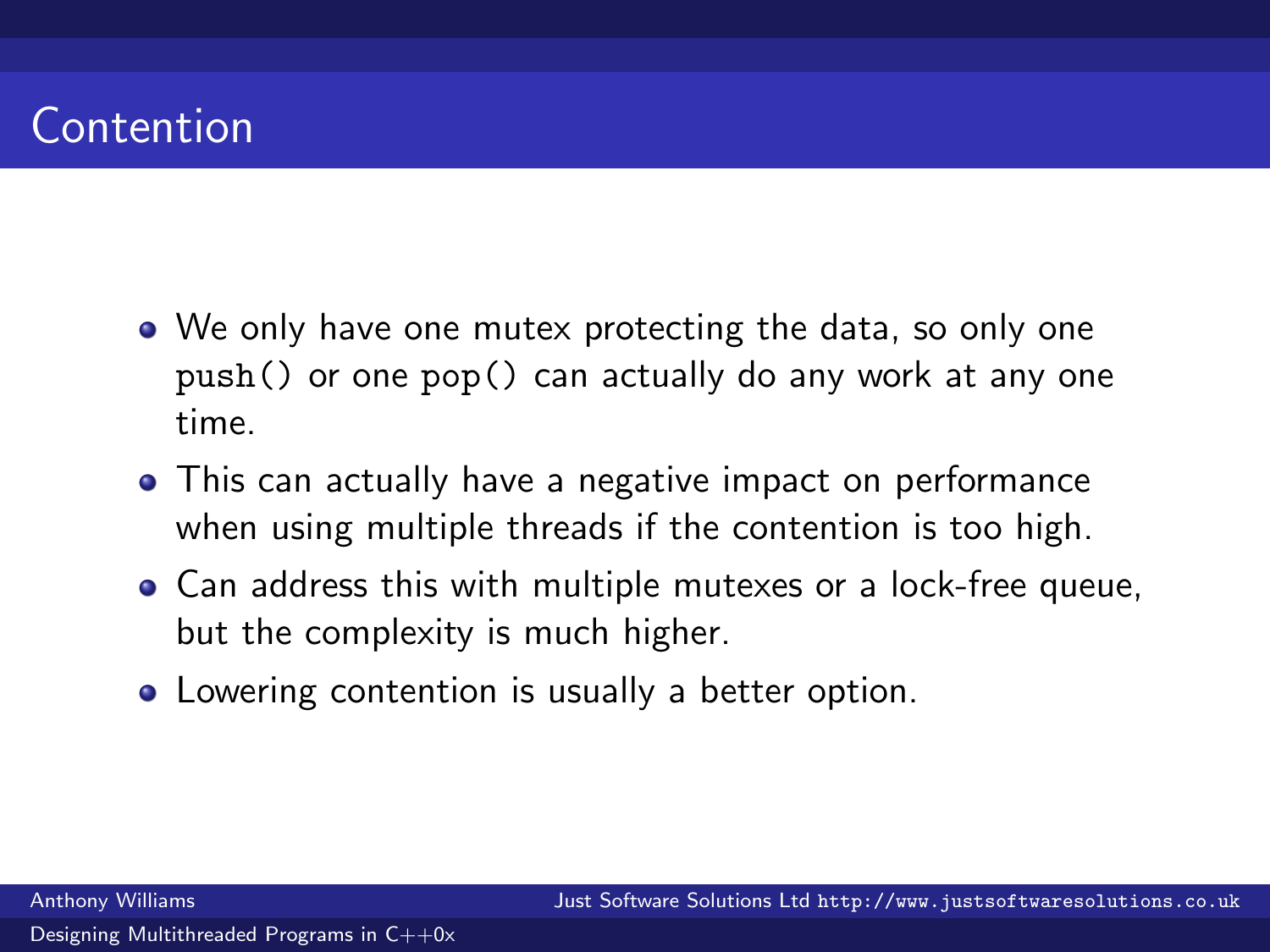# Key points

- Mutexes don't protect you if your interface is racy.
- Put entire operation inside one lock to avoid races.
- Condition variables allow blocking waits.
- **•** std::lock\_guard and std::unique\_lock provide RAII locking.
- Notify with mutex unlocked for maximum performance.
- Contention is still a performance killer.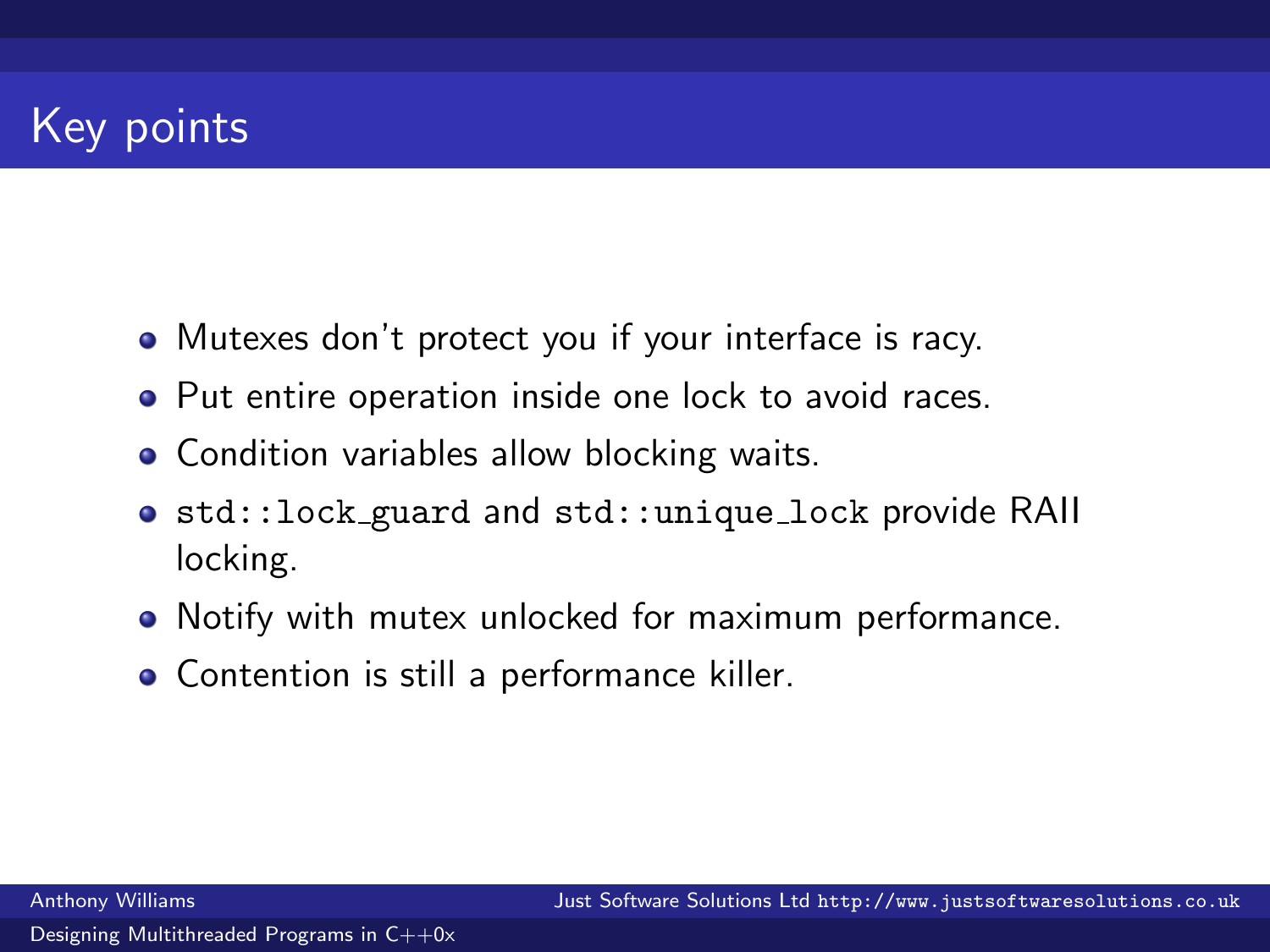### Deadlock example

Suppose you have a class with some internal state, which you've protected with a mutex in order to make it thread-safe. Suppose also you want to write a comparison operator:

```
class X {
    mutable std::mutex the_mutex;
    int some_data;
public:
    bool operator<(X const& other) {
        std::lock_guard<std::mutex> lk(the_mutex);
        std::lock_guard<std::mutex> lk(other.the_mutex);
        return some_data < other.some_data;
    }
};
```
This **seems** perfectly safe at first glance...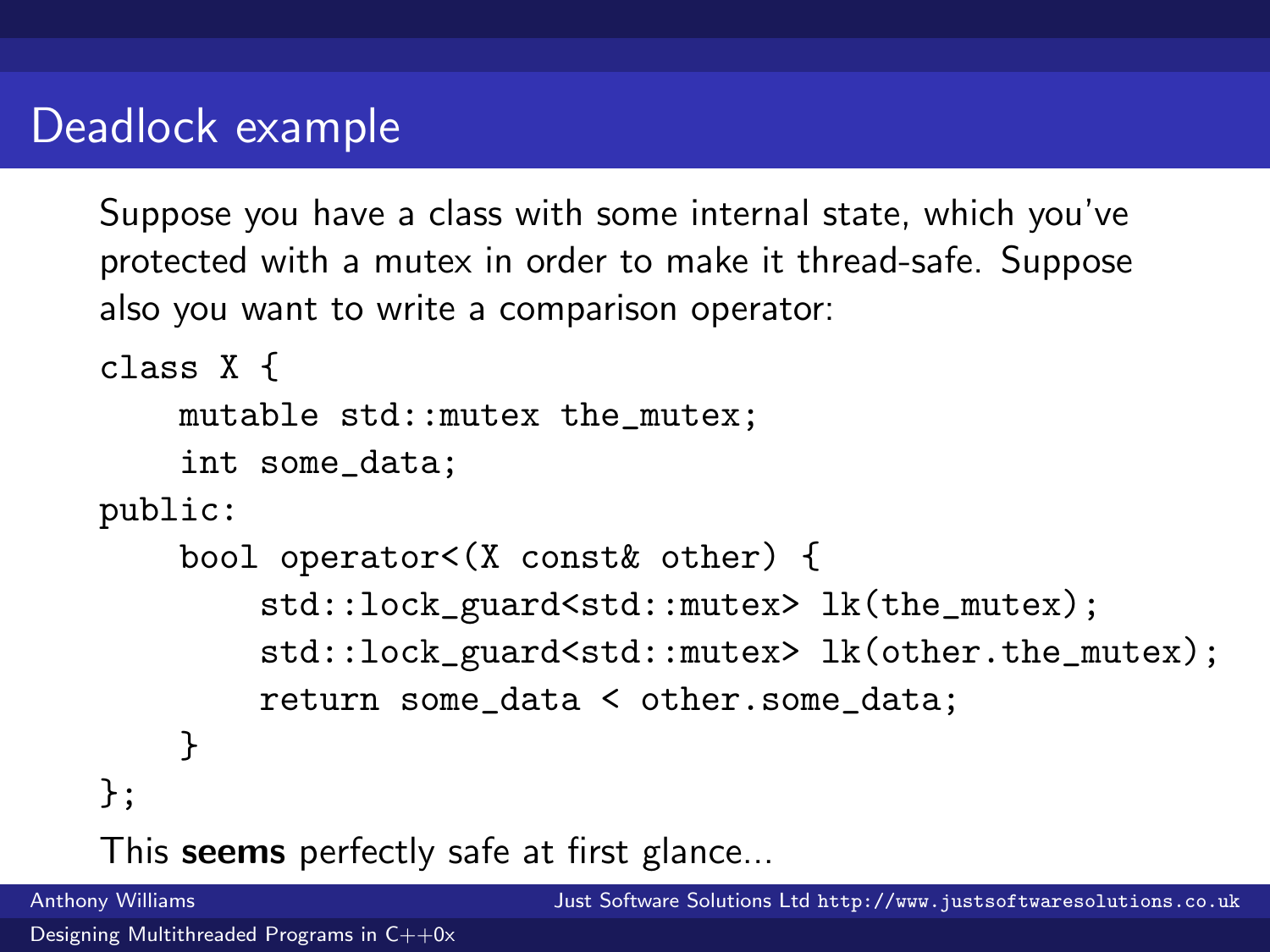

... but it isn't! If you've got two objects x1 and x2, and two threads are trying to compare them, but different ways round:

| Thread A                            | Thread B |
|-------------------------------------|----------|
| if $(x1 \le x2)$   if $(x2 \le x1)$ |          |

The two threads will acquire the mutexes in opposite orders, which provides the possibility of deadlock.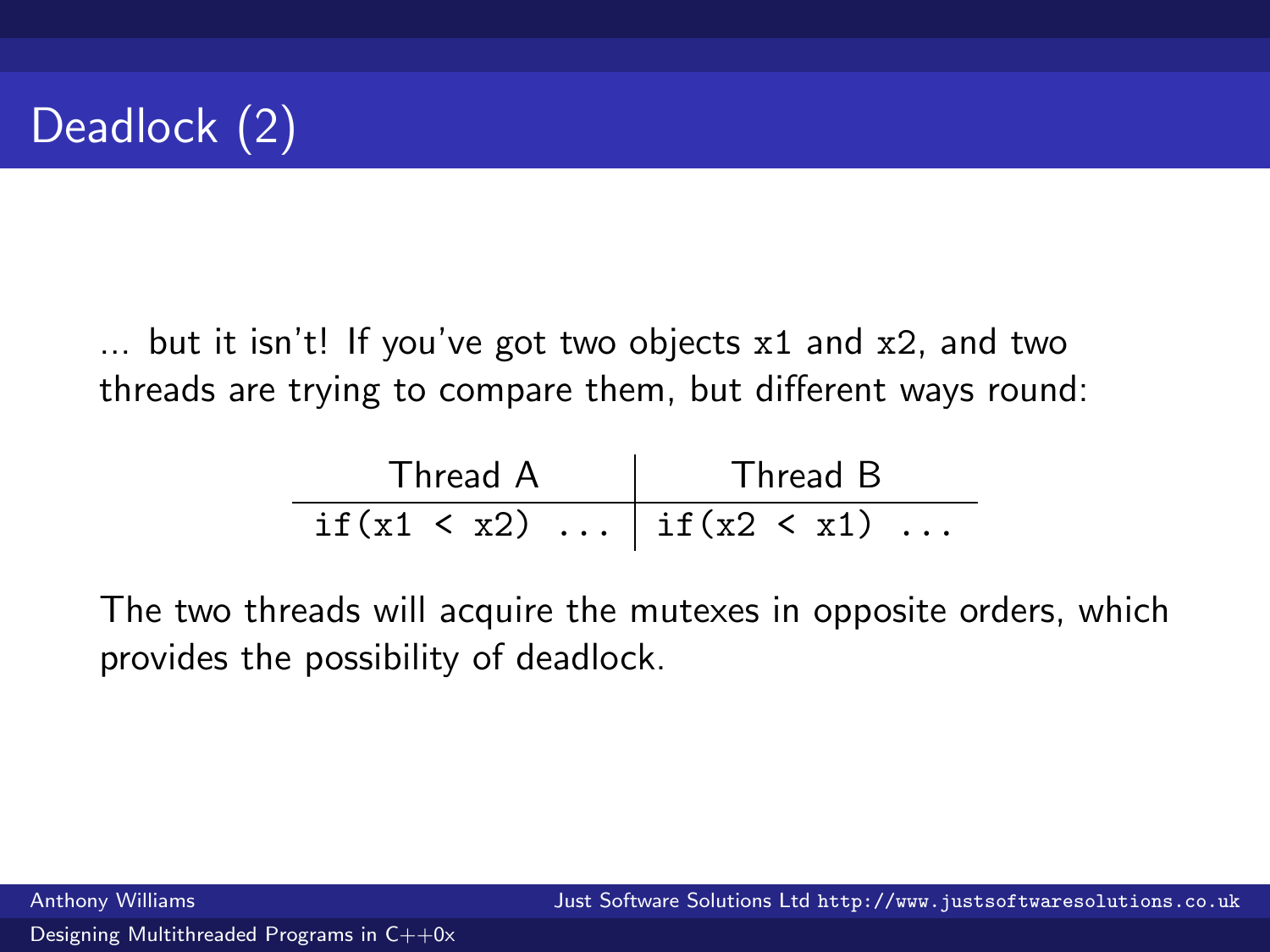If you **do** need to acquire two (or more) locks in order to perform an operation, std::lock is your friend. It guarantees to lock all the supplied mutexes without deadlock, whatever order they are given in. Our code then becomes:

```
bool X::operator<(X const& other)
{
    std::unique_lock<std::mutex> l1(the_mutex,
                                     std::defer_lock);
    std::unique_lock<std::mutex> l2(other.the_mutex,
                                     std::defer_lock);
    std::lock(l1,l2);
    return some_data < other.some_data;
}
```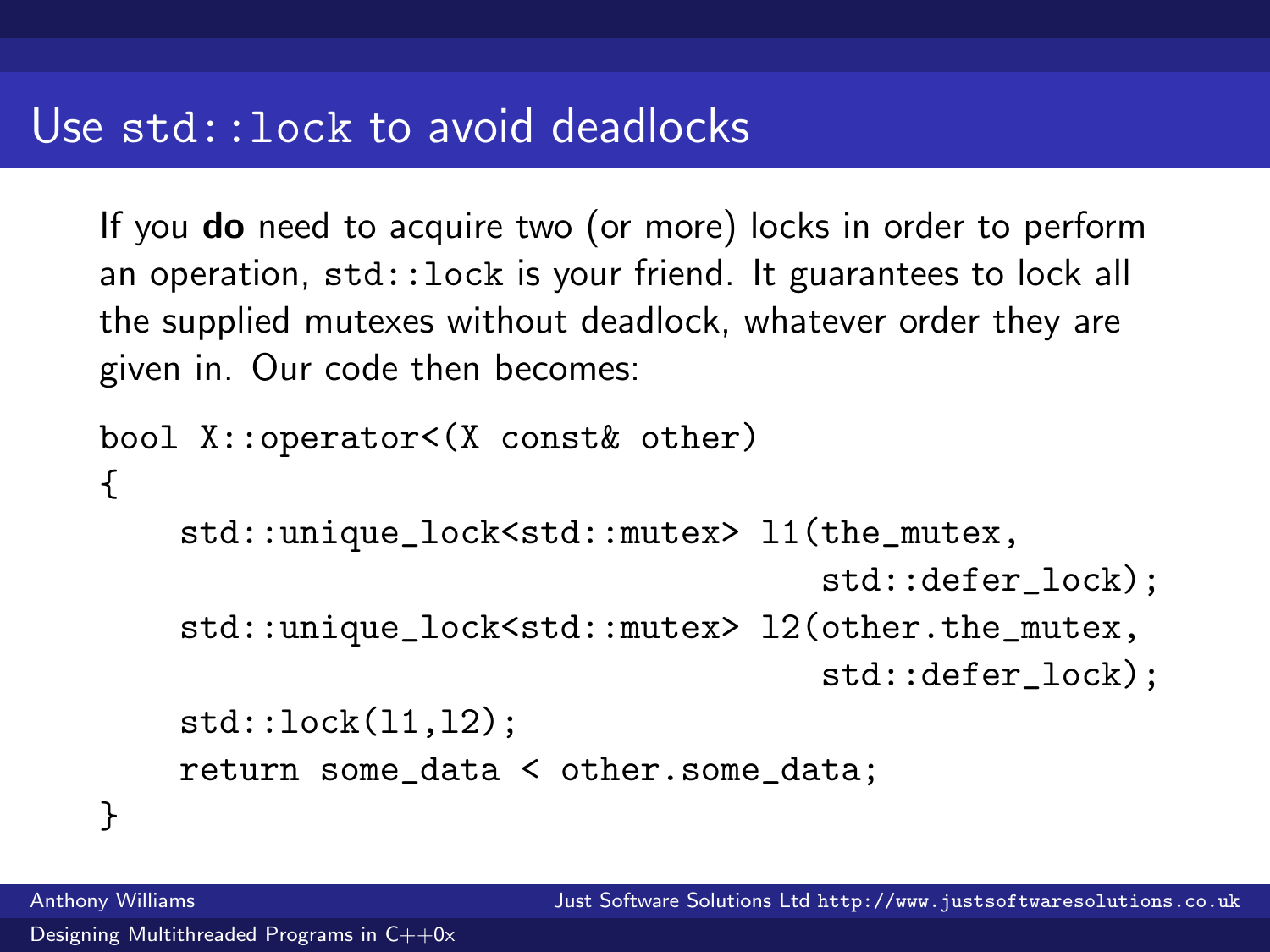# Key points

- You can construct a std:: unique lock without locking using the std:: defer\_lock parameter.
- std::lock avoids deadlock for locks acquired together.
	- It works on any Lockable object.
- You can still get deadlock if locks acquired separately.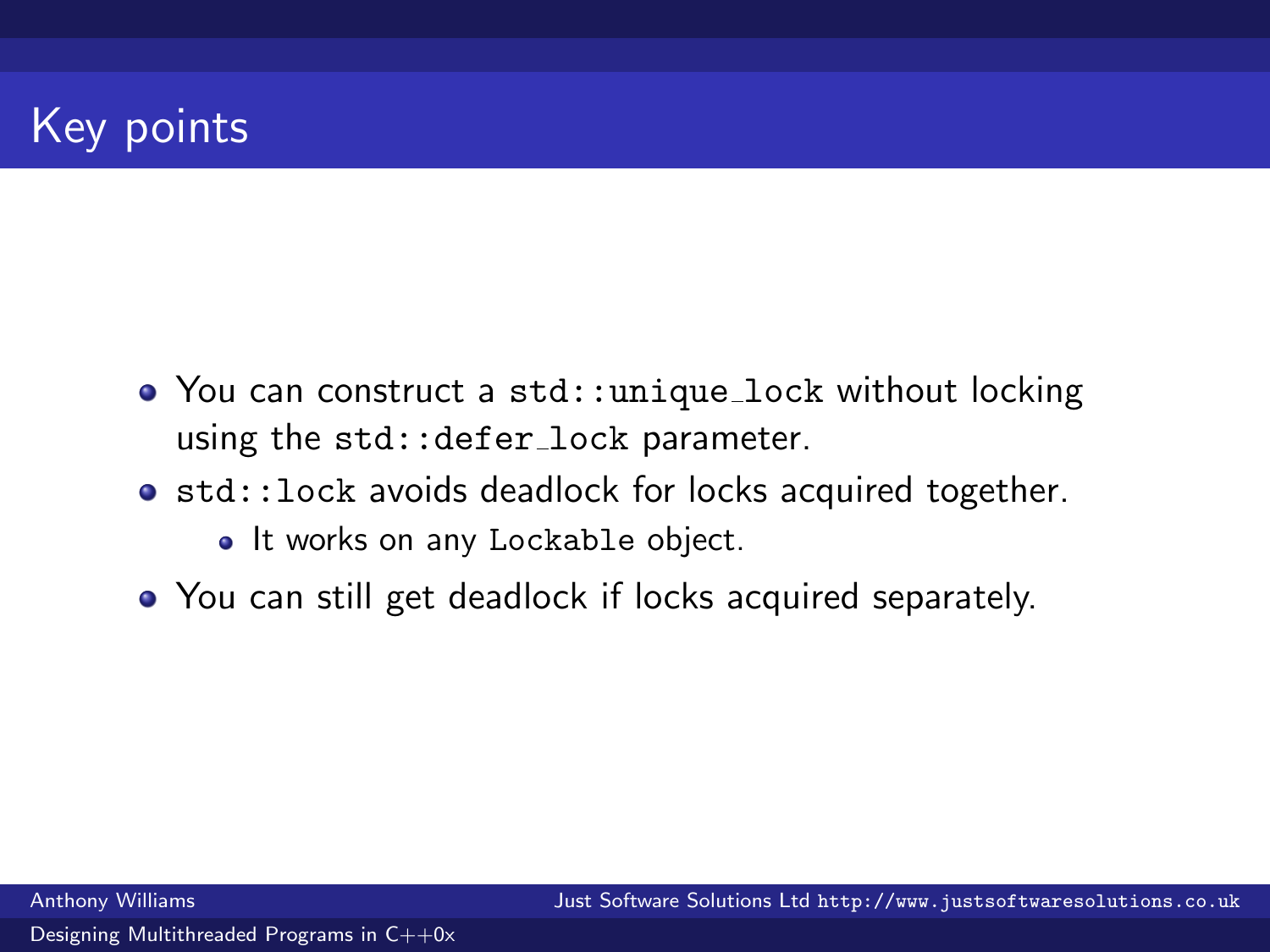There are essentially two types of concurrency-related bug:

- Race Conditions: Data Races, broken invariants, lifetime issues
- Unwanted blocking: Deadlock, livelock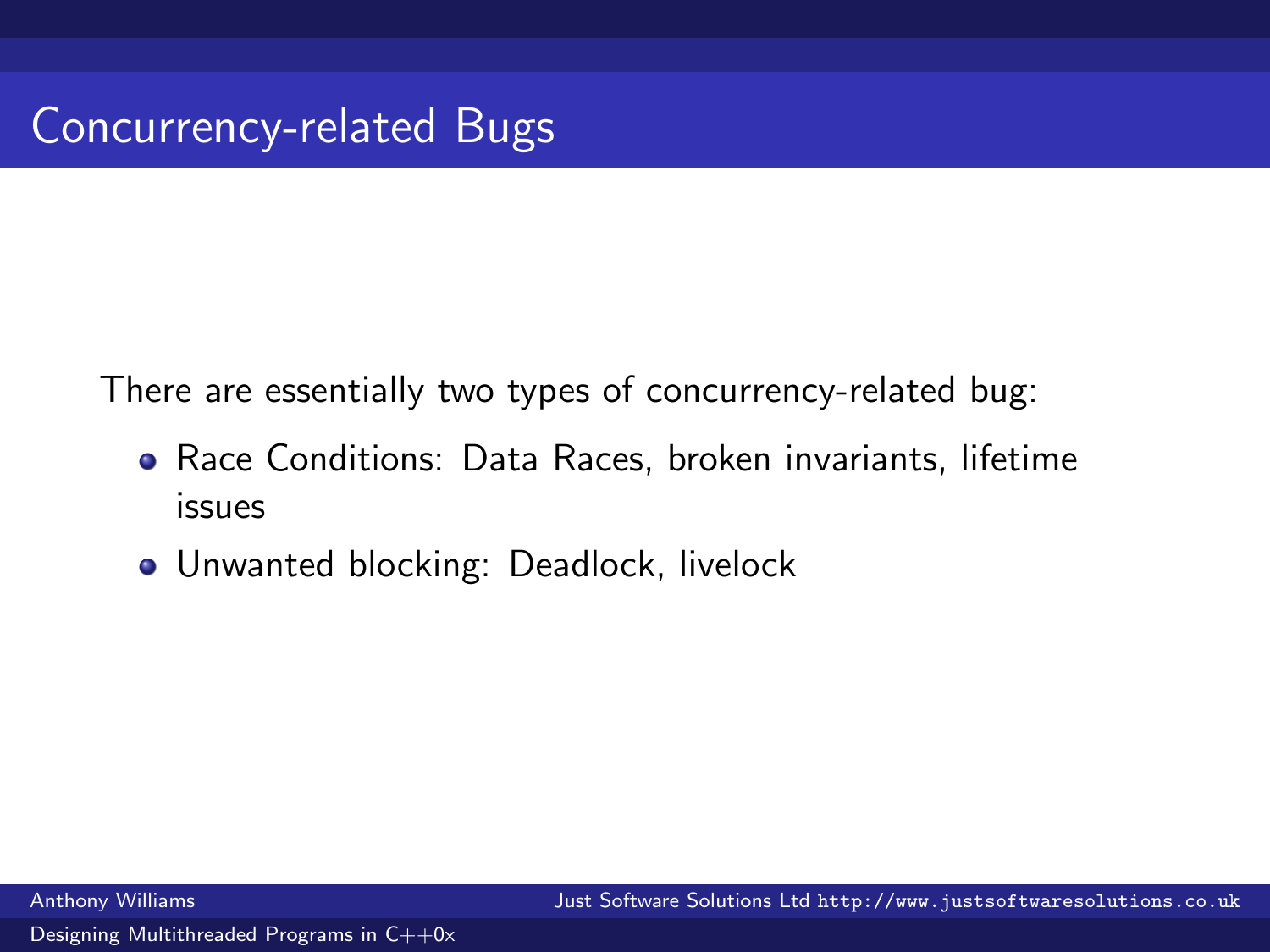## Locating concurrency-related bugs

- Write simple testable code
- Limit communication between threads to self-contained sections
- **Code reviews**
- More code reviews
- **•** Brute force testing
- Combination simulation testing
- Testing with a debug library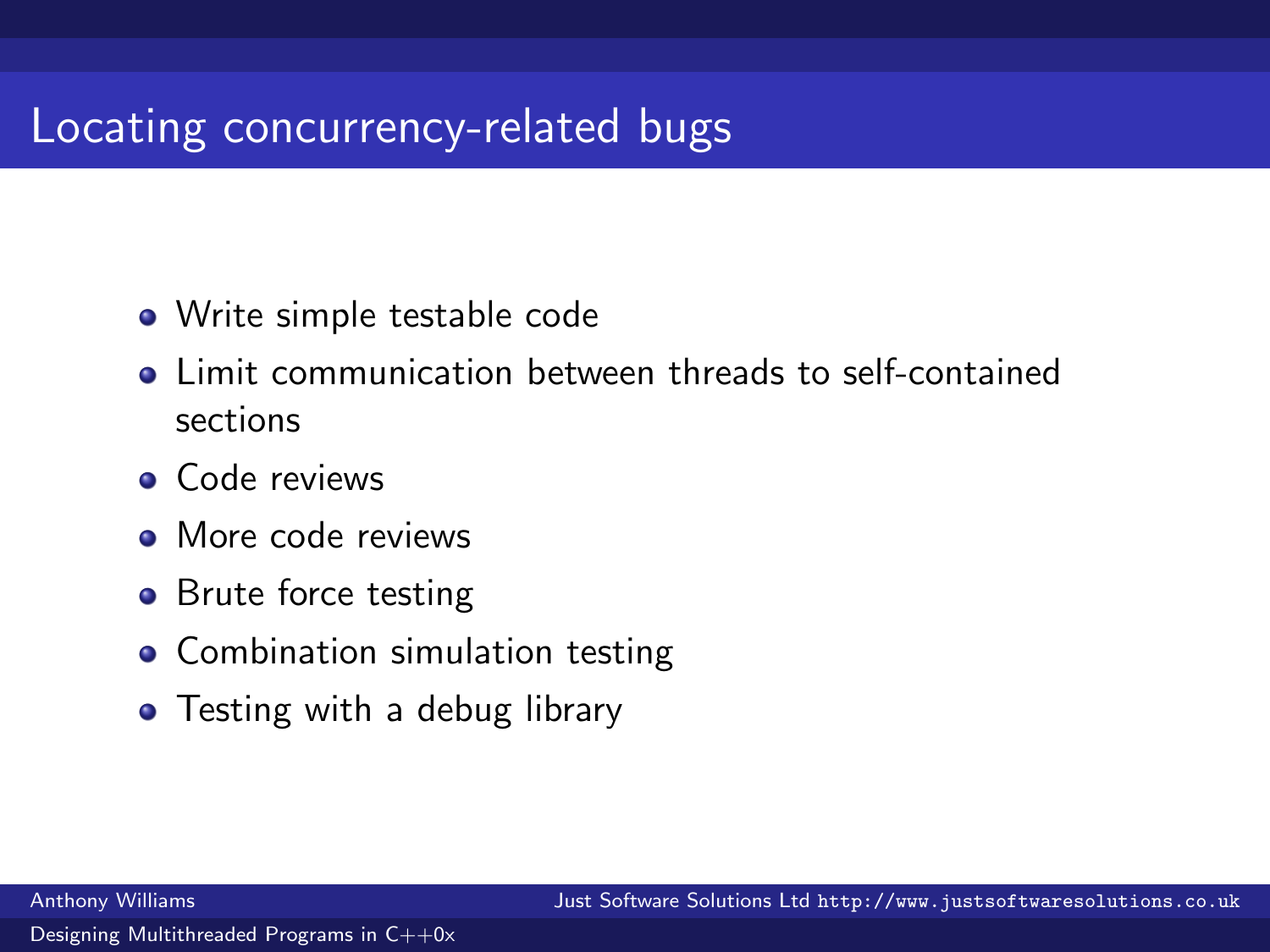### Code Reviews

Here's a few things to think about when reviewing multithreaded code:

- Where are the communication paths?
- Which data is shared?
- How is the shared data protected?
- Where could other threads be when this thread is here?
- Which mutexes does this thread hold?
- Which mutexes can other threads hold?
- Is the data still valid?
- If the data could be changed, how can we avoid this?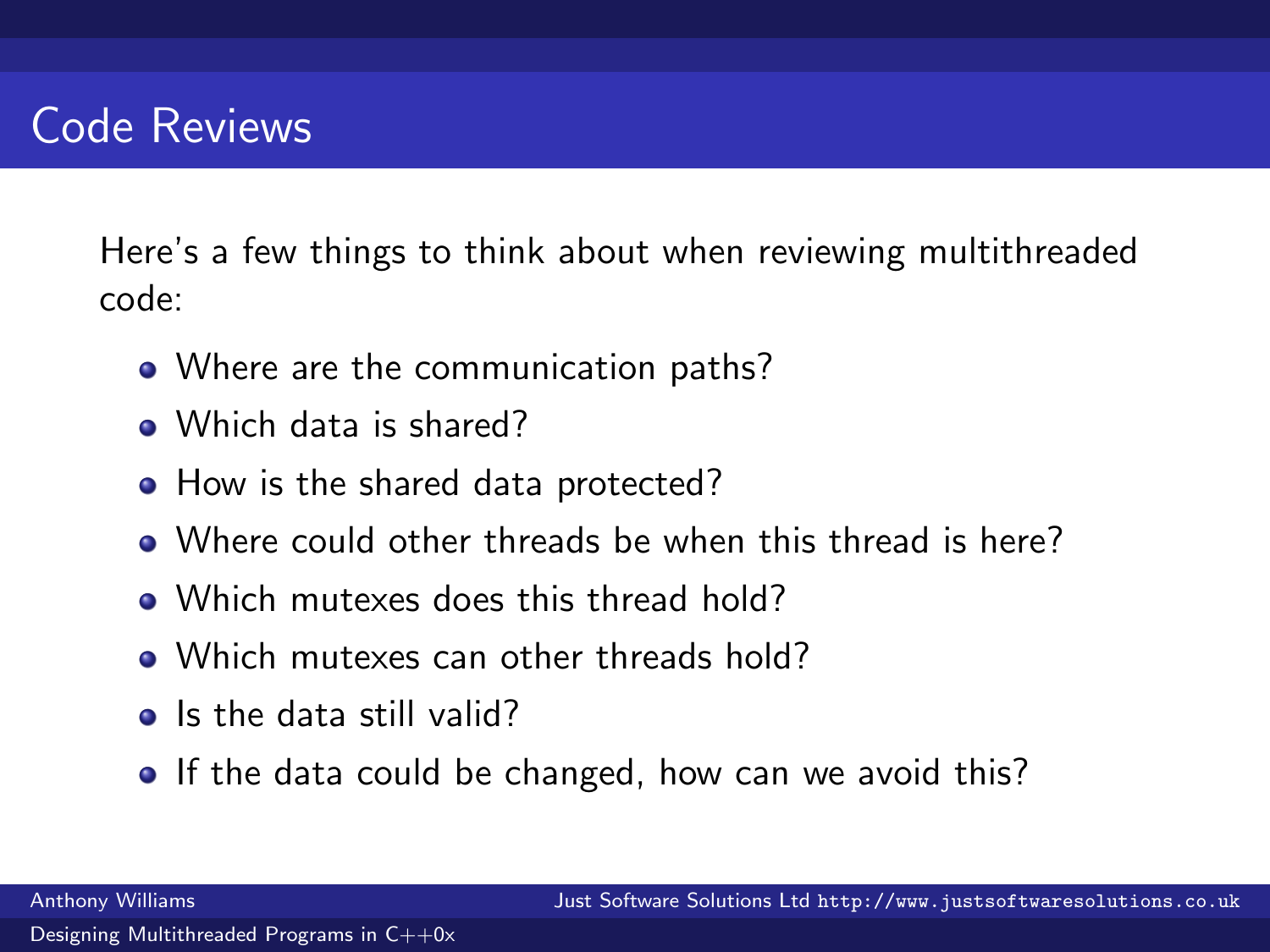### Considerations for designing concurrent code

- **How to divide work between threads** 
	- Before processing begins (e.g. static problems, problem size fixed at runtime)
	- Dynamically during processing (e.g. recursive problems)
	- Divide by task type (e.g. pipeline architecture)
- **•** Performance
	- Cost of launching a thread and thread communication
	- Data Proximity
	- **Contention** 
		- **•** False sharing
	- Oversubscription
- Exception Safety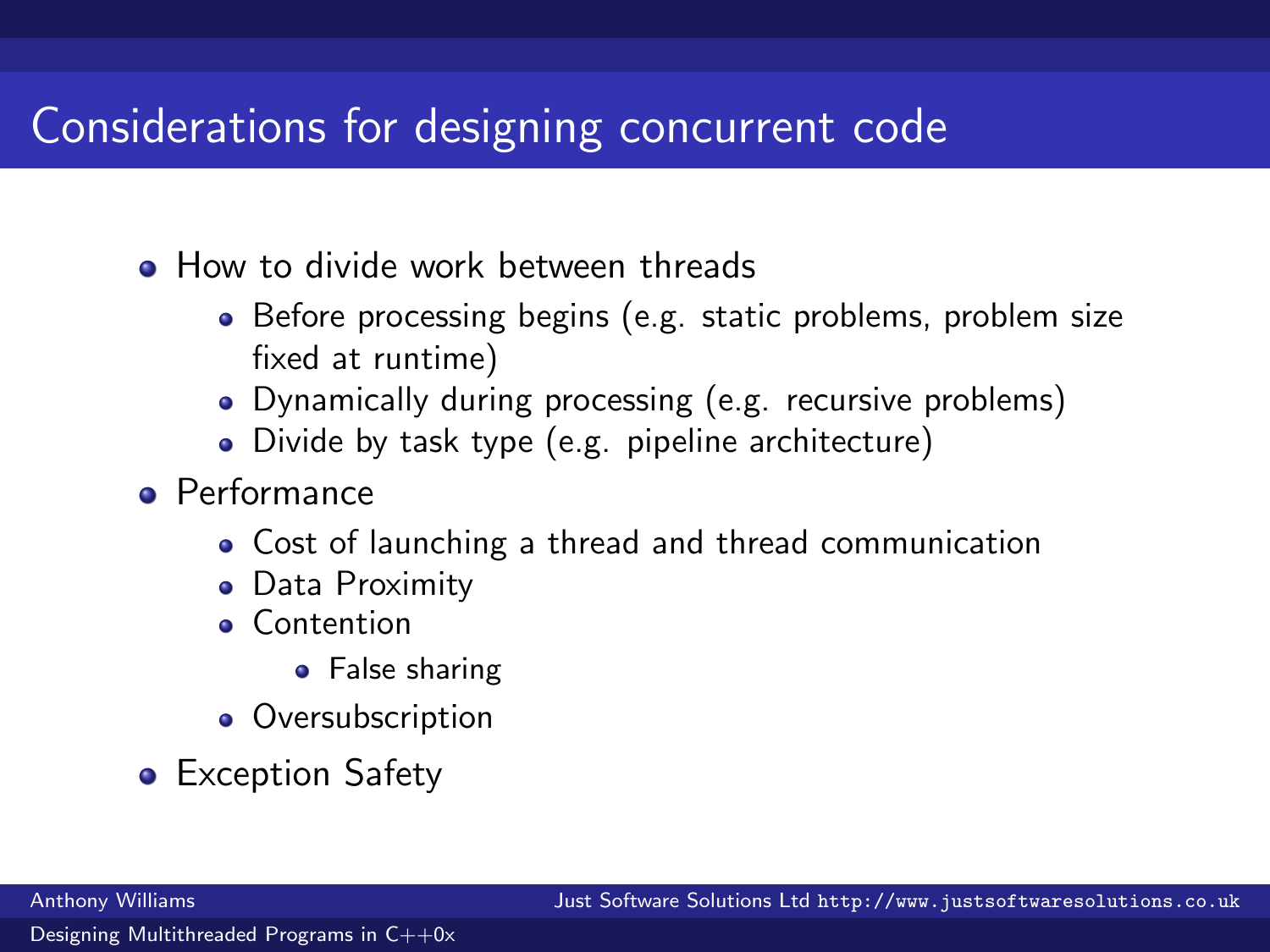The current  $C++0x$  committee draft: N2857 [http://www.open-std.org/jtc1/sc22/wg21/docs/papers/](http://www.open-std.org/jtc1/sc22/wg21/docs/papers/2009/n2857.pdf) [2009/n2857.pdf](http://www.open-std.org/jtc1/sc22/wg21/docs/papers/2009/n2857.pdf)

My blog: <http://www.justsoftwaresolutions.co.uk/blog/>

The documentation for my just::thread library is available online at <http://www.stdthread.co.uk/doc/>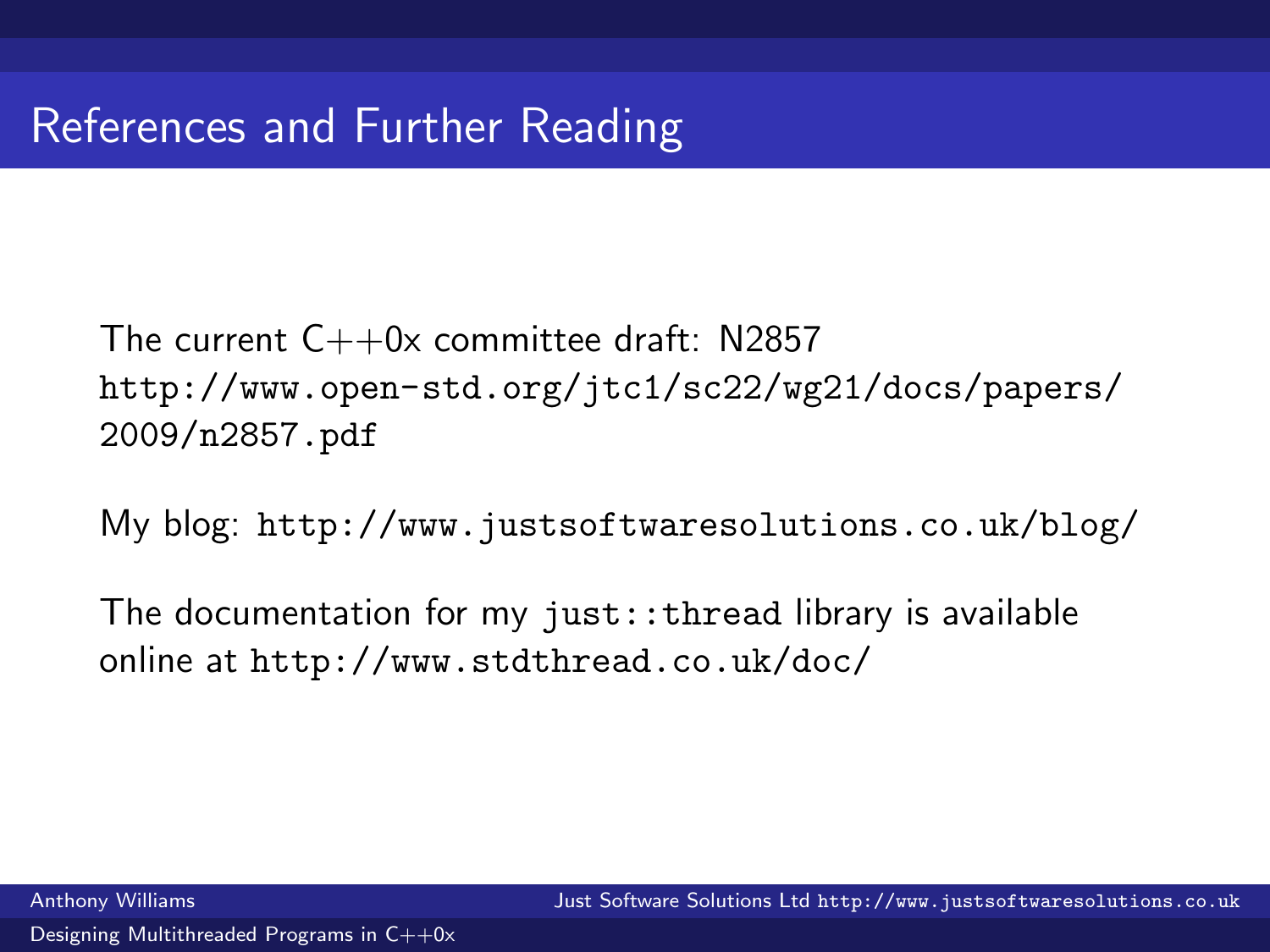



just::thread provides a complete implementation of the  $C++0x$ thread library for MSVC 2008. gcc/linux support is currently in alpha testing.

For a 25% discount go to:

<http://www.stdthread.co.uk/accu2009>